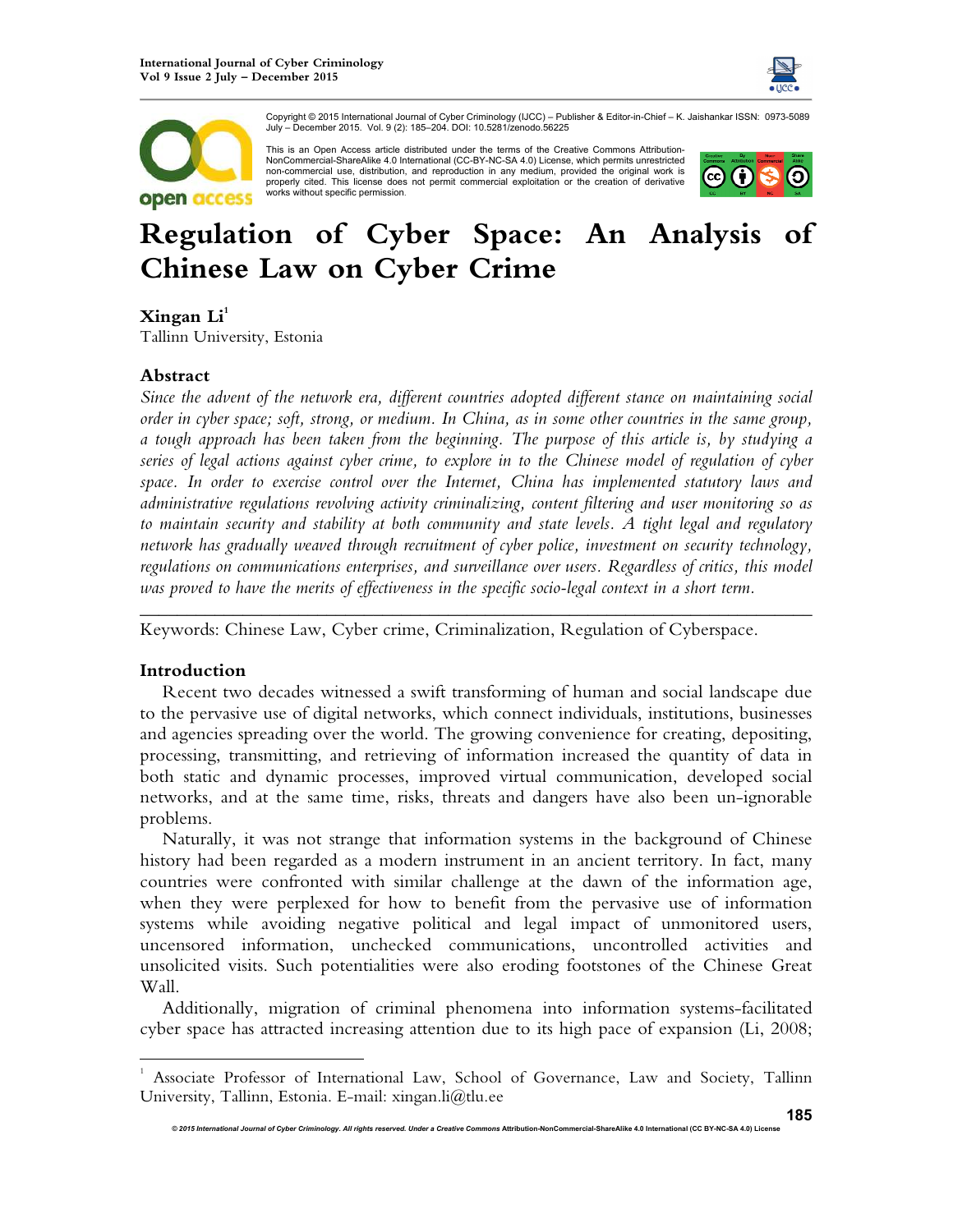Li, 2009). The 1997 Penal Law of China (which was usually translated as Criminal Law, but, Penal Law should be more exact translation) provided fundamental criteria and guidelines for convicting and sentencing cyber criminals. With assistance of a series of other statutory laws and administrative regulations, a legal and regulatory system has been taking shape to suppress the spread of cyber crime of multiple forms, the so-called new century's pestilence, in cyberspace. The explosion of new and pertinent laws and regulations over the past two decades reflected society's concerns on the ancient phenomenon in a modernized context, and efforts to wrestle with it. Yet, it remained uncertain whether the current approach to deter and redress cyber crime would prove to be successful.

In the following sections, this article will review the process of establishing the legal framework on cyber crime in China, examine the features of Chinese laws and regulations tackling cyber crime, and analyze the policy for preventing cyber crime through control over cyber space in China. The article will also analyze the subject, the means, the mechanism and the main purpose of control over cyberspace, with review of its actual effects and defects.

# **1. Criminalization and Penalization of Cyber Crime**

The "chance encounter" of communist China based on its ancient land and people with the information network had multiple potentialities of changing the politico-social order, which were unexpected and unprepared events in the late  $20<sup>th</sup>$  century. According to official statistics, to the end of 2014, the number of Internet users in China reached 649 million and the number of mobile Internet users reached 557 million (China Internet Network Information Center, 2015). The use of mobile instant message apps had grown steadily, attracting 91.2% of the mobile Internet users (ibid.). Cyber security accidents and cyber criminal cases are both increasing stubbornly (The National Computer Network Emergency Response Technical Team/Coordination Center of China, 2014). Crimes and criminals come in all varieties on the Internet, ranging from the catastrophic to the merely annoying (Icove et. al., 1995). Therefore, defined broadly, the term "cyber crime" could reasonably cover an extensive variety of criminal offences, activities, or issues. In China, the term has been the same from the beginning, pronounced as "jisuanji fanzui" (computer crime). Now, the term more frequently used is "wangluo fanzui" (network crime). Nevertheless, there has never been an official term for it. The crimes promulgated in the Penal Law of China are more complicated, because the Penal Law itself did not give simplified names to any offences.

In Chinese academic world, a variety of definitions were introduced from the Western countries, or some new definitions were proposed, including those either in broad sense or in strict sense. Most of these definitions have been derived from the Western countries, with their books and articles translated into Chinese and published in China. The subsequent study witnessed some rational thinking about the issue, and some definitions came into being which possessed the Chinese style. The definitions introduced to China and proposed by Chinese scholars had profound academic significance before the amendment of the Penal Law in 1997. The following sections will comprehensively review these terms and definitions through taxonomic analysis.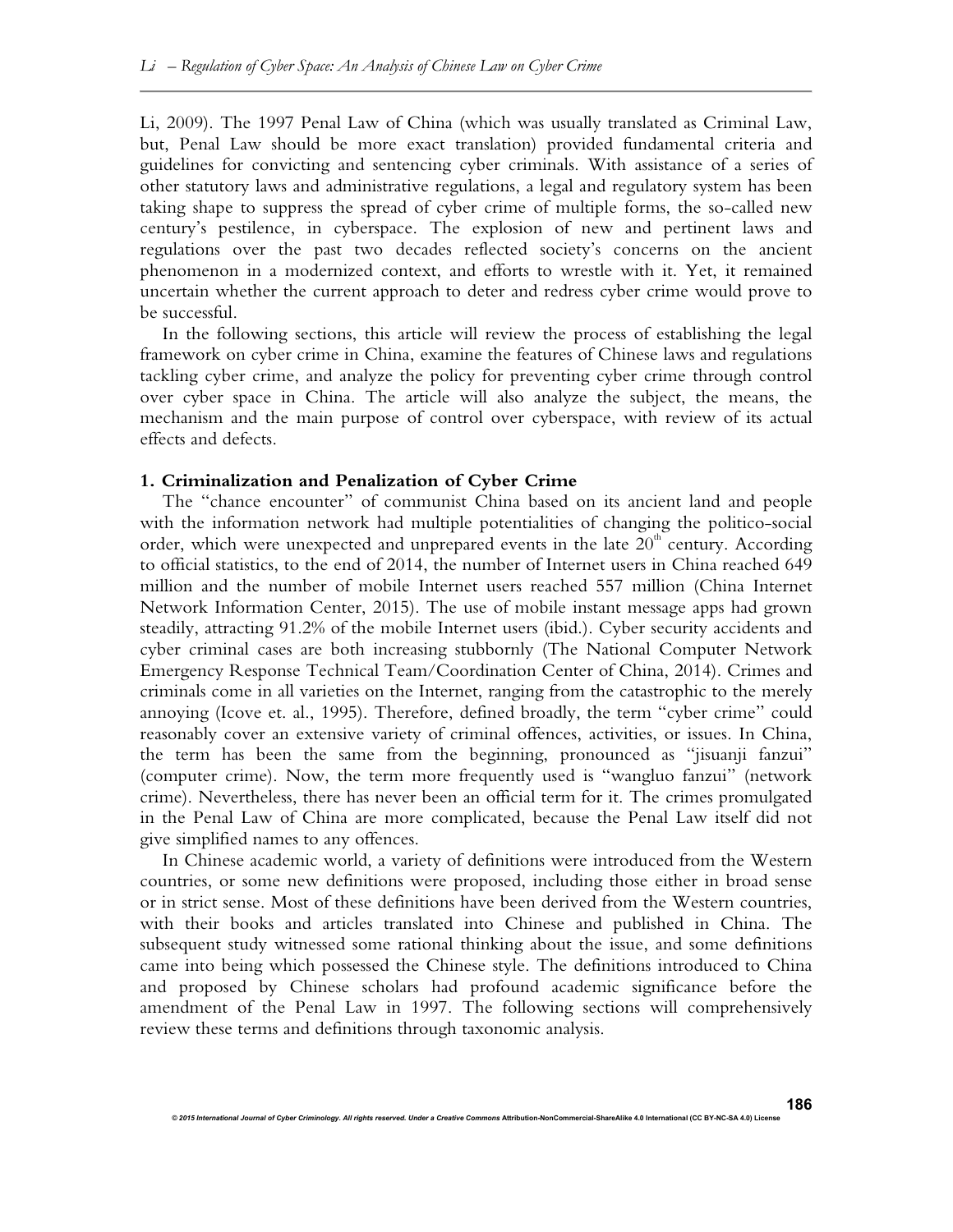

#### *1.1. Three layers of cyber crime conception*

Cyber crime, as a conception with broad interpretation, has been defined at three different levels in China's laws:

At the first level, computer crime was prescribed by Articles 285, 286, 286-1, 287, 287-1 and 287-2 of the 1997 Penal Law in Chapter VI, "Crimes of Disrupting the Order of Social Administration" (1997 Penal Law; 2015 Penal Law Amendment IX). According to the 1997 Penal Law, computer crime is a crime in which computer information systems are targets of the crime. But the 2015 Amendment IX expanded criminalization and penalization to network service providers' failure to perform their network security obligations resulting in serious consequences, knowingly providing technical or material support to online criminals, using networks to teach or facilitate criminal behaviour, as well as setting up or utilizing a wireless station (stand) without authorization, or utilizing a wireless frequency without authorization, to disturb wireless communication order. Considering criminalization and penalization of cyber crime at this level, the criminalizing scope was too narrow to cover the practical illegal acts related to computer, and necessitated enlargement in the legislation.

At the second level, it can be stated that the definition of computer crime in the Penal Law is of only nominal meaning. In effect, cyber crime in China covers extraordinarily wide range of offences. When discussing the problem of cyber crime, we should use the term in the criminological sense but not limited to that in the Penal Law. As Li (1992) pointed out that, the traditional Penal Law of China could be interpreted and adjusted to punish cyber criminal offences according to different existing clauses. Actually, it has been usual practice in China as well as in some other countries where there were no existing law dealing with computer crime but computer crimes occurred. It was very rare that perpetrators were left unpunished when offences were detected and convictions were established. Of course, this did not neglect the fact that many existing cases were never detected, and many detected cases were never punished due to substantive law and procedural law obstacles.

At the third level, there were still some more categories clustered in academic research. Computer-related crimes could exist in every chapter of special part of the Penal Law, from offences against national security to those against economy, from offences against person to those against property, etc. (Li 1992) Moreover, as it was concluded that a clear difference between law and policy did not even exist in China, while policy could be similarly effective as those formally enacted law (Clarke 1999). This was determined by the methodology of Chinese mode of thinking, which was on the same basis as the system of guilty analogy that was repealed in 1997.

All the three levels of meanings of cyber crime were similarly important when we analyse Chinese laws, regulations and policy pertinent to cyber crime. It is necessary to indicate that some researchers eccentrically asserted that, "China does not seem to possess any written law or code specifically outlining its computer crime statutes...trials are held by the force of military law..." (Kim, 1997) Unfortunately, this claim was based on a noticeable misunderstanding of the present status of Chinese legal system, which has been developing rapidly and in fact closely following the track that many industrialized countries went along (Li, 2014; Li, 2015). Military offences, which were once prescribed by a single act, which paralleled the Penal Law, were shrunk into one chapter of the whole Penal Law in 1997. Before that, according to this analysis, most computer crimes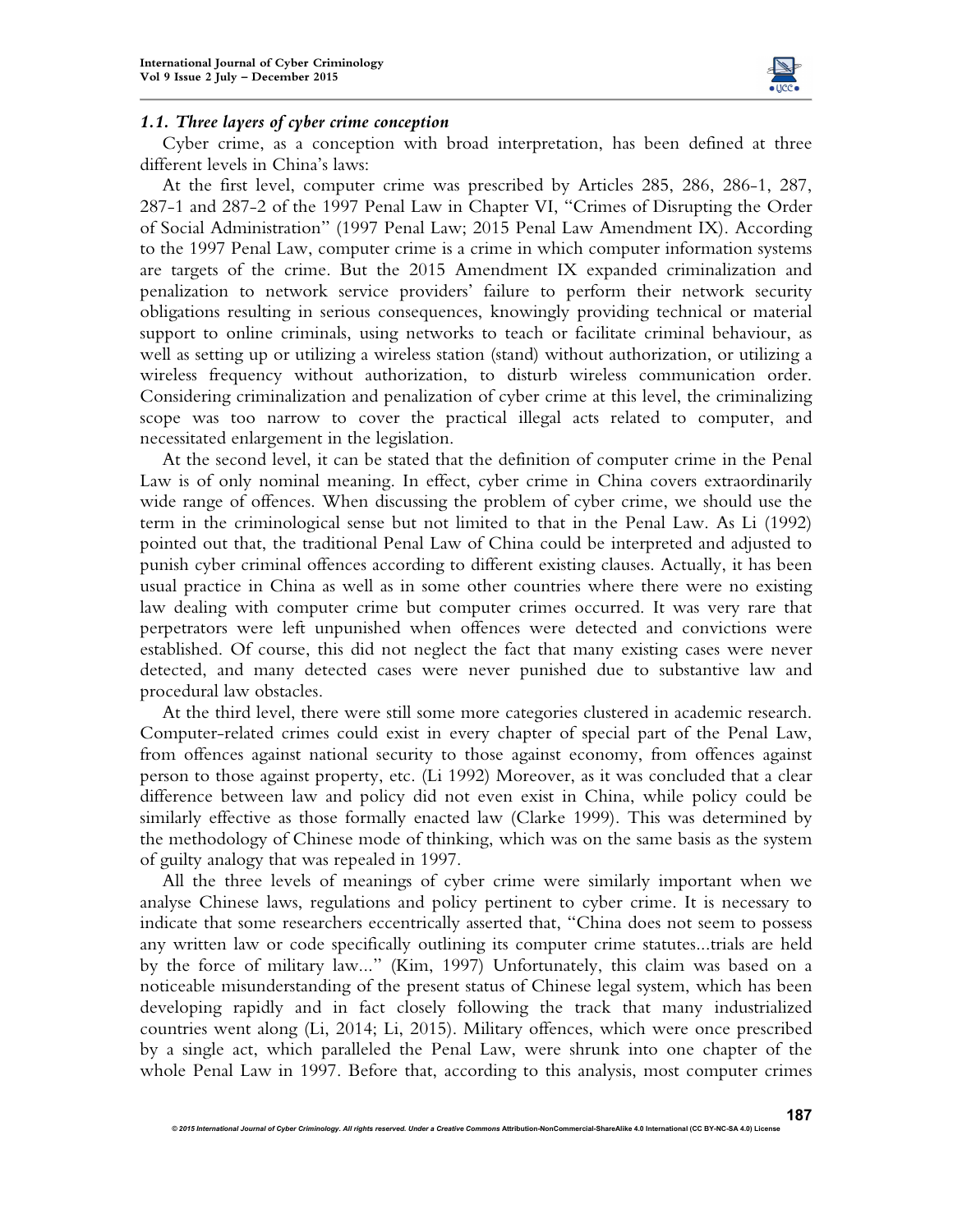could have been penalized according to many pertinent clauses of the Penal Law, or in rare cases, penalized according to military offences.

Obviously, criminal punishments on all offences were harsh in China. Criminal punishment in China ranged from fixed-term imprisonment to death penalty, decided by the types of crimes that were committed. Concerning cyber crime, the Supreme People's Court (2001) ruled that capital punishment might be applied to those who provided state secret to foreign individuals or institutions via the networks and cause particularly serious harm.

#### *1.2. System of cyber criminal Law*

Computer crime emerged in China in mid-1980s and was punished within the previously existing legal framework. According to Chinese law, computer was only an object or a tool of various crimes, which could cover counter-revolutionary offence, offence against public security, offence against personal rights and democratic rights, offence against property, offence against social management order, and offence of malfeasance. Different situations, where computer played different roles and caused different harmful results to different targets, can be criminalized and penalized according to provisions on different offences. The old law has since challenged and developed under pressure of the pervasion of the information systems and the emergence of crimes connected with the cyberspace.

Specific regulation on cyber crime started in 1994 when the State Council promulgated the Ordinance on Security Protection of Computer Information System (State Council Decree No. 147, 18 February, 1994). The Ordinance prescribed legal liability for five types of activities: (1) violating security ranking protection systems of computer information systems, and threatening the computer information systems; (2) violating the registration system of computer information systems international networking; (3) not reporting cases happened in the computer information systems according to the prescribed time; (4) refusing to improve after receive the notice from the public security agency requiring improving the security situation; and (5) other acts threatening the computer information systems (Ordinance on Security Protection of Computer Information System, Chapter 4).

These acts were punishable by public security for admonition or rectification upon stopping the computer (Ibid, Article 20). If the conduct violated the public security management, it would be punishable according to Regulations on Public Security Management; if the conduct constituted an offence, it should be held criminally liable according to the then effective 1979 Penal Law (Ibid, Article 24), in which apparently no such an offence like a computer crime was ever mentioned.

Problems involved in such provisions could be analyzed from two aspects:

In case the conduct constituted an offence, it was punishable according to Penal Law. However, the Penal Law of the time did not provide relevant punishment for any offence involving computer system or computer networks (Penal Law of People's Republic of China, 1979). The provision of "when the conduct constitutes an offence, it should be held criminally liable" was in want of immediate legal sources, but was possible to be solved by the potentiality of the existing Chinese law dogmatism through analogical interpretation of existing offences in the Penal Law by the Supreme Court (but note,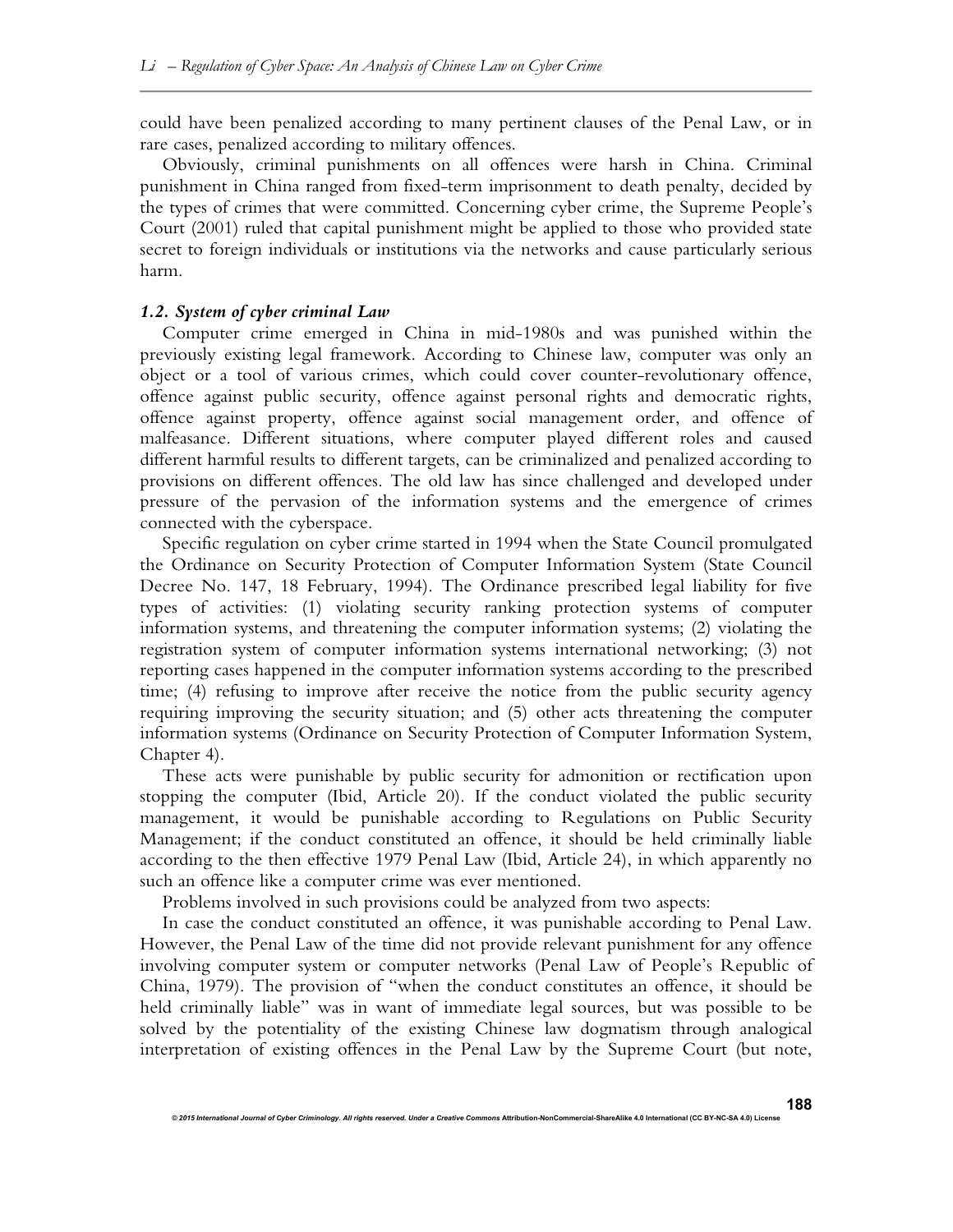

conviction through analogy was formally repealed in 1997), or to be solved by a quick amendment of it.

Another problem was that subjects of liability, i.e., those perpetrators who would be held liable for the offence, were not clearly and reasonably defined. For example, in the provision on the offence of "not reporting cases happened in the computer information systems according to the prescribed time" (Ordinance on Security Protection of Computer Information System, Article 24 (3)) obviously imposed liability on the victimized party. That is to say, the users were both the target of the offence and the subject of liability.

However, the interpretation function of the Chinese law was so strong that any legal loopholes could be filled through interpreting and applying the existing law. Consequently, hacking could be a conduct punishable according to the 1979 Penal Law, where provisions were very vague, the openness was strong enough to cover new offences that were initially not defined clearly. However, investigation and conviction of computer crime were treated very carefully due to concerns on the legal gaps, because innovative, enlightened and progressive theoretical, legislative and judicial blueprints would soon change the whole system.

The amendment of Penal law in 1997 added two clauses on computer crimes, one was illegal intrusion into computer information systems in Article 285 and the other, destruction of computer information systems in Article 286. The Penal Law was promulgated at the beginning of the year, when use of the Internet was expanded extraordinarily fast. As soon as some computer crimes were criminalized by the new Penal Law, newer problems on the Internet posed newer challenges instantaneously. As a reaction to new problems, in 2000, the Standing Committee of the National People's Congress promulgated a comprehensive law to maintain the Internet security, Decision on Maintaining Internet Security, which was the only law on Internet security passed by the legislature, besides the 1997 Penal law. It has been 20 years when the  $9<sup>th</sup>$  Amendment of the Penal Law formally extended criminalization in 2014, by adding three new Articles 286(1), 287 (1) and 287 (2) to cover offences committed by network service providers of failure to perform their network security obligations resulting in serious consequences of causing NSP security failures, providing technical support to criminals, and spreading criminal information.

# *(i) Criminalizing Intrusion into Computer Information Systems*

The offence of intrusion into computer information systems was the conduct of intrusion into computer information systems of national affairs, national defence construction, and of the field of advance science and technology, violating national provision (The Penal Law, Article 285). In a document ratified by the Ministry of Public Security in 1997, Management Measures of Security Protection of International Networking of Computer Information Networks, the conduct of entering the computer information networks or using the computer information network resources without permission was listed as one of the activities threatening computer information networks security and hence prohibited (Management Measures of Security Protection of International Networking of Computer Information Networks, Article 6 (1)). In provisions regulating the Internet online services business locations, managing units and online users were prohibited from illegal intruding into computer information systems or destructing function, data and applied programs of computer information systems and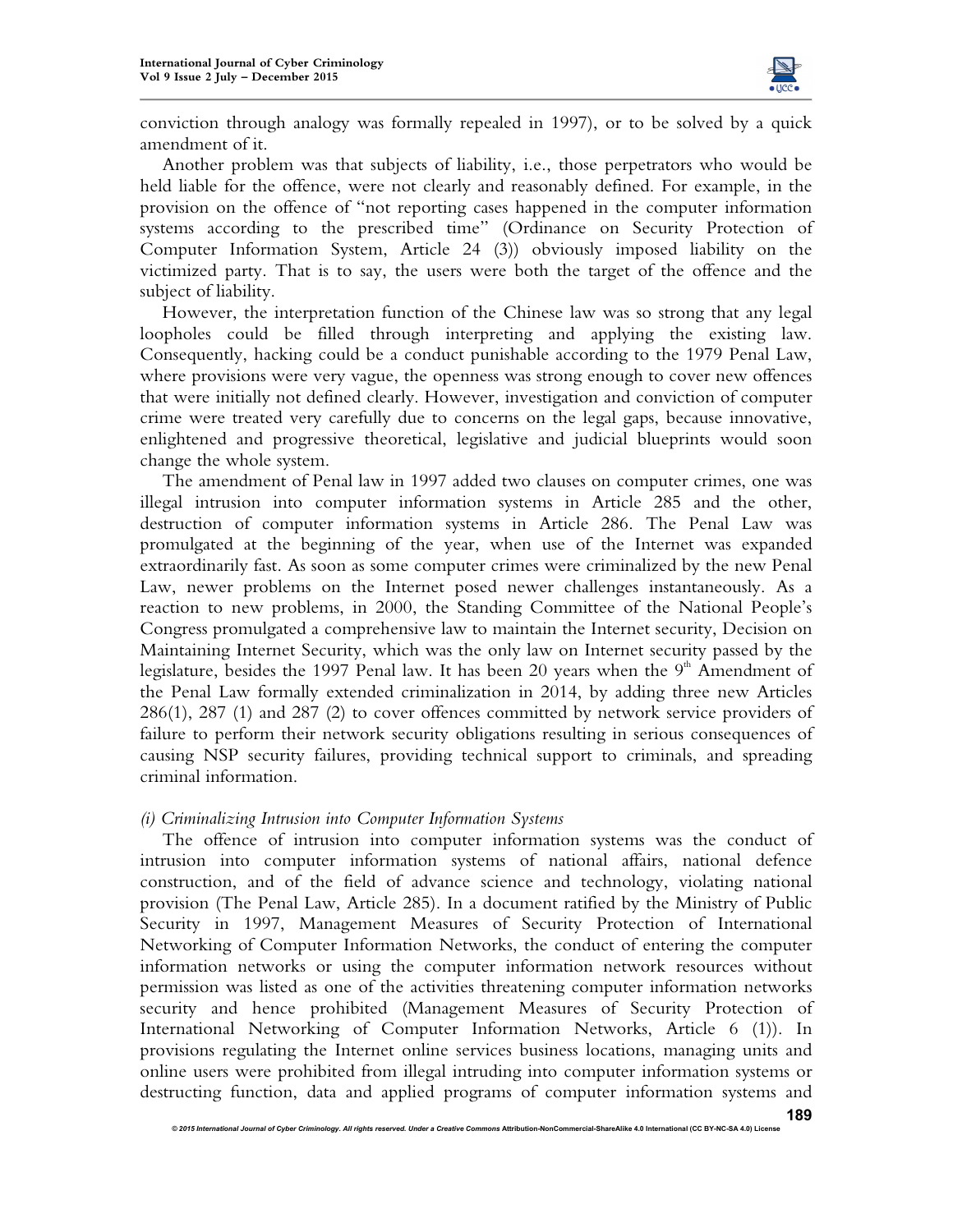threatening security of information networks (Ordinance on Management of Internet Online Services Business Place, Article 15 (2)). Obviously, these provisions demonstrated the necessity for extending the prohibition of hacking activities to the extent that Article 285 of the Penal Law could not cover, and added the prohibition of using resources of computer information networks without permission. Acts violating law, administrative regulations, without permission, entering into computer information networks or using resources of computer information networks, should be given warning by the public security agency; when those acts involving illegal income, illegal income should be confiscated; and individual or unit should be combined with a certain sum of fine. In case the situation was grave, when interruption of online services and rectification beyond shutting down the computers were caused, combined punishment should be imposed for an imprisonment not longer than six months. If necessary, the previous institutions that granted the certificate or license might be proposed to withdraw the managing license or abrogate the qualification of online services; if the conduct constituted the conduct violating public security management, it should be punishable according to the Ordinance on Public Security Management Sanctions; if the conduct constituted a crime, penal liability should be imposed according to the Penal Law (Management Measures of Security Protection of International Networking of Computer Information Networks, Article 20).

The decision on Maintaining Internet Security restated that if the conduct of intrusion into computer information systems of national affairs, construction of national defence, and advanced science and technology constituted a crime, penal liability should be imposed according to the Penal Law (Decision on Maintaining Internet Security, Article 1 (2)). However, the decision would not punish general hacking activities, which targeted computer information systems not belonging to China, or targeted computer information systems not belonging to the above three specific categories.

#### *(ii) Criminalizing Information-Related or Content-related Offences*

In China, as in some other countries in the world, freedom of speech had specific implications and was evaluated with specific criteria. Free speech in one country might be banned in another country. Therefore, online contents were thought to be posing great challenge to state security and social stability according to the official concerns of China. Due to the significance of information or contents themselves, this made up the single most important category of cyber crime in Chinese law, which could also be used to demonstrate how laws and regulations were affected and alarmed by the Internet, and how laws and regulations would deal with new challenges posed by the Internet.

The first provisions concerning the online contents were implemented in the Temporary Provisions on Management of International Networking of Computer Information Networks of 1996 (promulgated by State Council Decree No. 195 on 1 February 1996, amended on 20 May, 1997). The Provisions required that units and individuals that were engaged in Internet business should abide by related law and administrative regulations, strictly enforce security and secrecy systems, must not engage in transgress and criminal activities of threatening state security and revealing state secret and other activities with the Internet, must not create, retrieve, duplicate and spread information that disturbs the social security and obscene and erotic and other information (Article 13). The Provisions provided that, acts violating these provisions, and violating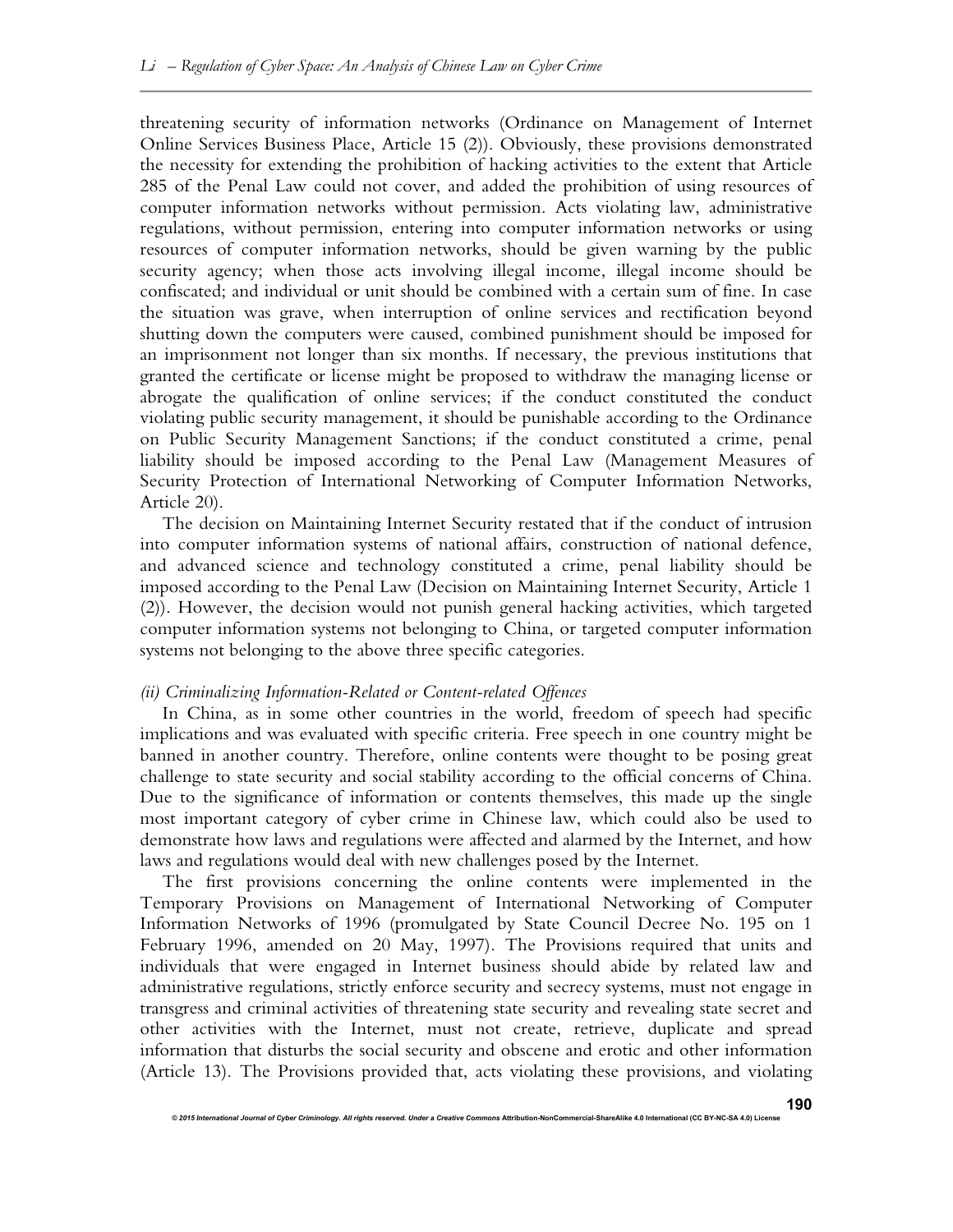

other laws and administrative regulations as well, should be punished according to related laws and administrative regulations; if constituting a crime, penal liability should be imposed according to the Penal Law (Article 15).

According to China's law, the provisions presented the determination of the Chinese government to punish the criminal activities on the Internet. In the meantime, it was obvious that emphasis of the provisions was on control of Internet contents, particularly, three categories of information, which was related to state security, public security, and which was obscene and erotic information, were prohibited. It implied the possibility of punishing the activities of creating and spreading computer virus, instructing hacking knowledge, as well as creating and spreading information impeding public security. More seriously, simply to browse certain information was also prohibited according to these provisions.

In Management Measures of Security Protection of International Networking of Computer Information Networks, prohibition on online contents was expanded to nine aspects, primarily covering state security, social stability and personality and reputation, but no reflection to economic interests. Abuse of the Internet was first of all regarded as a potential political threat, while the influence on economy was so far not considered. The Management Measure prescribed that no unit or individual might use the Internet to create, replicate, retrieve, or transmit the following kinds of information (Article 5): (1) inciting to resist or undermine the implementation of constitution, laws, or administrative regulations; (2) inciting to overthrow the government or socialist system; (3) inciting to split the country, threatening national unification; (4) inciting hatred or discrimination among nationalities or harming the unity of nationalities; (5) making falsehoods or distorting the truth, spreading rumours, destroying order of society; (6) promoting feudal superstitions, sexually suggestive material, gambling, violence, murder, terrorism or inciting other criminal activities; (7) openly insulting other persons or distorting the truth to defame other persons; (8) damaging the reputation of state organs; (9) other activities breaching Constitution, laws or administrative regulations.

Since 2000, prohibitions of online contents were re-grouped, however, still into nine categories. The most significant change was addition of prohibition of "breaching state religious policy, advocating teachings of evil cults." Prohibition of online contents was further strengthened and the coverage was broadened. In a series of governmental documents implemented afterwards, nine new prohibitions were specially underlined. These governmental documents involved provisions on Internet services of different departments and in different fields. In September 2000, the State Council passed simultaneously Ordinance on Telecommunications (passed on  $31<sup>st</sup>$  Standing Meeting of State Council on 20 September 2000, and promulgated by State Council Decree No. 291 on 25 September 2000) and Management Measures on Internet Information Services (passed on 31<sup>st</sup> Standing Meeting of State Council on 20 September 2000, and promulgated by State Council Decree No. 292 on 25 September 2000). The Ordinance provided that no organization and individual might create, duplicate, publish and spread messages containing these contents via the telecommunications networks (Ordinance on Telecommunications, Article 57). The Management Measures provided that providers of Internet information services must not create duplicate, publish and spread messages containing these contents (Management Measures on Internet Information Services, Article 15). Ministry of Information Industry's Management Provisions on Internet Electronic Bulletin Services (November 2000) provided that no one might publish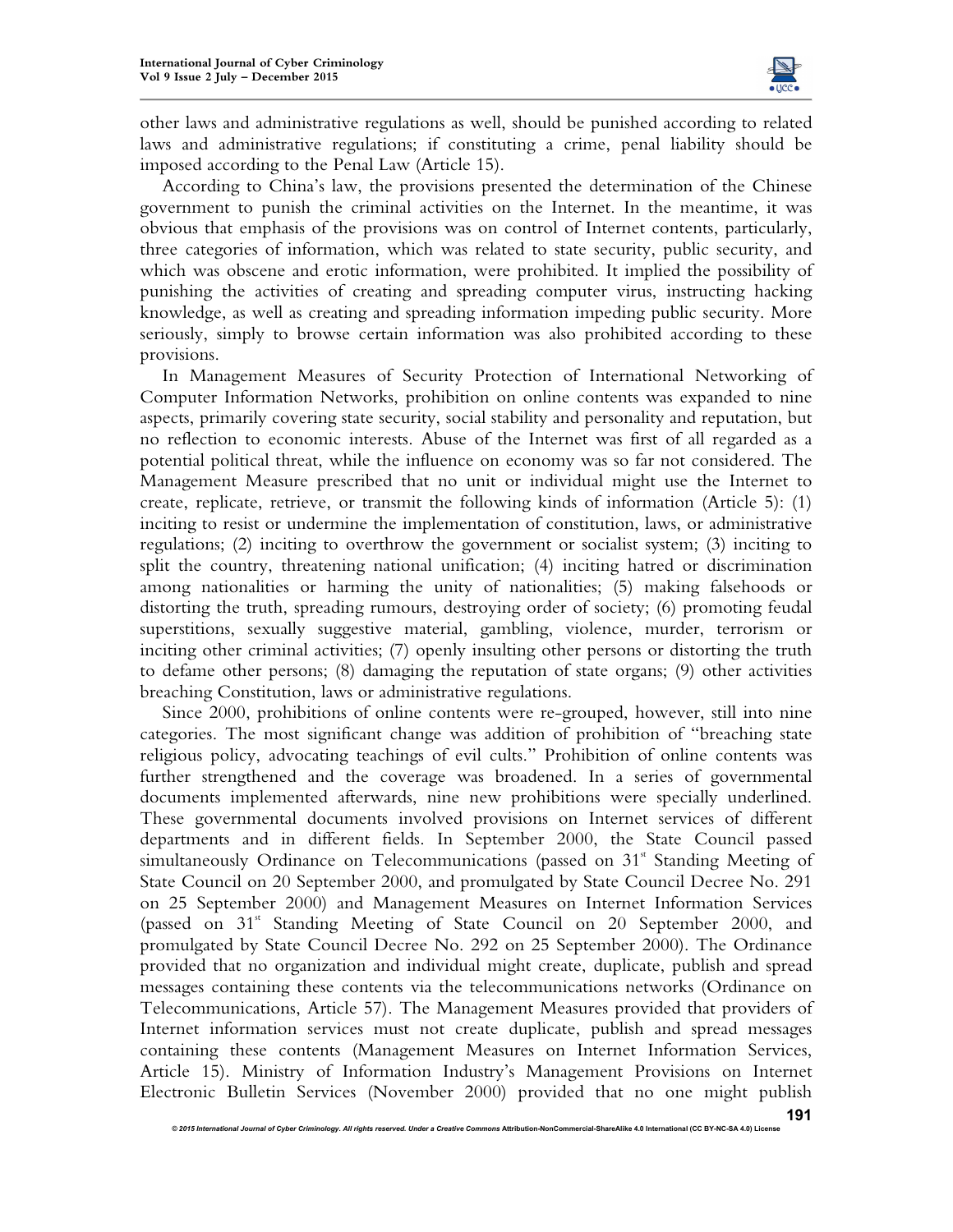messages containing one of these contents in the electronic bulletin service system (Article 9). Ministry of Information Industry's Temporary Provisions on Management of Internet Website Engaged in Business of News Publication (November 2000) provided that news published on Internet websites must not contain these contents (Article 13). Ministry of Education's Notice on Printing and Distributing "Management Provisions on Electronic Bulletin Services of Colleges and Universities Computer Networks" (Jiao She Zheng (2001) No. 10 on 21 October 2001) provided that users of bulletin board system websites should abide by provisions by pertinent laws and regulations, and must not create, duplicate, publish and spread messages containing these contents (Article 13). Management Measures on Internet Domain Names (Ministry of Information Industry, Management Measures on Internet Domain Names, entering into force on 30 September, 2002) provided that no organizations or individuals might register and use domain names containing these contents (Article 19).

The nine new prohibitions covered the following categories: (1) information that breaches basic principles of the Constitution; (2) information that endangers national security, divulges state secrets, subverts the government, or undermines national unity; (3) information that is detrimental to the honour and interests of the state; (4) information that instigates ethnic hatred or ethnic discrimination, or that undermines national unity; (5) information that undermines the state's policy towards religions or that advocates the teachings of evil cults or that promotes feudalistic and superstitious beliefs; (6) information that disseminates rumours, disturbs social order, or undermines social stability; (7) information that spreads pornography or other salacious materials; promotes gambling, violence, homicide, or terrorism; or instigates crimes; (8) information that insults or slanders other people, or infringes upon other people's legitimate rights and interests; or (9) other information prohibited by laws or administrative regulations.

In sum, some governmental documents pertinent to regulation on cyberspace supplemented the nine new prohibitions. Subsequently, ten prohibitions took a shape with the addition of one more prohibition, i.e., prohibition on "threatening social morality or national excellent cultural tradition", listed before the previous ninth prohibition, elaborated by such documents as Ordinance on Management of Internet Online Services Business Place (promulgated by State Council Decree No. 363, entering into force on 15 November 2002), which provided that no management units of Internet online services business place and online consumers might use the Internet online services business place to create, download, duplicate, retrieve, publish, spread or use messages containing these contents by other means (Article 14); Article 17 of the General Office of Press and Publications and Ministry of Information Industry's Temporary Provisions on Internet Publication Management (entering into force on 1 August 2002) provided that Internet publications must not publish these contents (Article 17); Ministry of Culture's Temporary Provisions on Internet Culture Management (entering into force on 1 July 2003) provided that Internet culture units must not provide cultural products containing these contents (Ibid, Article 17). From these laws and regulations, a clear picture on how the Internet affected Chinese law and how Chinese law dealt with the Internet was painted.

In Management Measures on Video and Audio Programs Spread on Internet and other Information Networks issued by General Bureau of State Broadcasting and Television (entering into force on 10 February 2003), these prohibitions were further extended to 12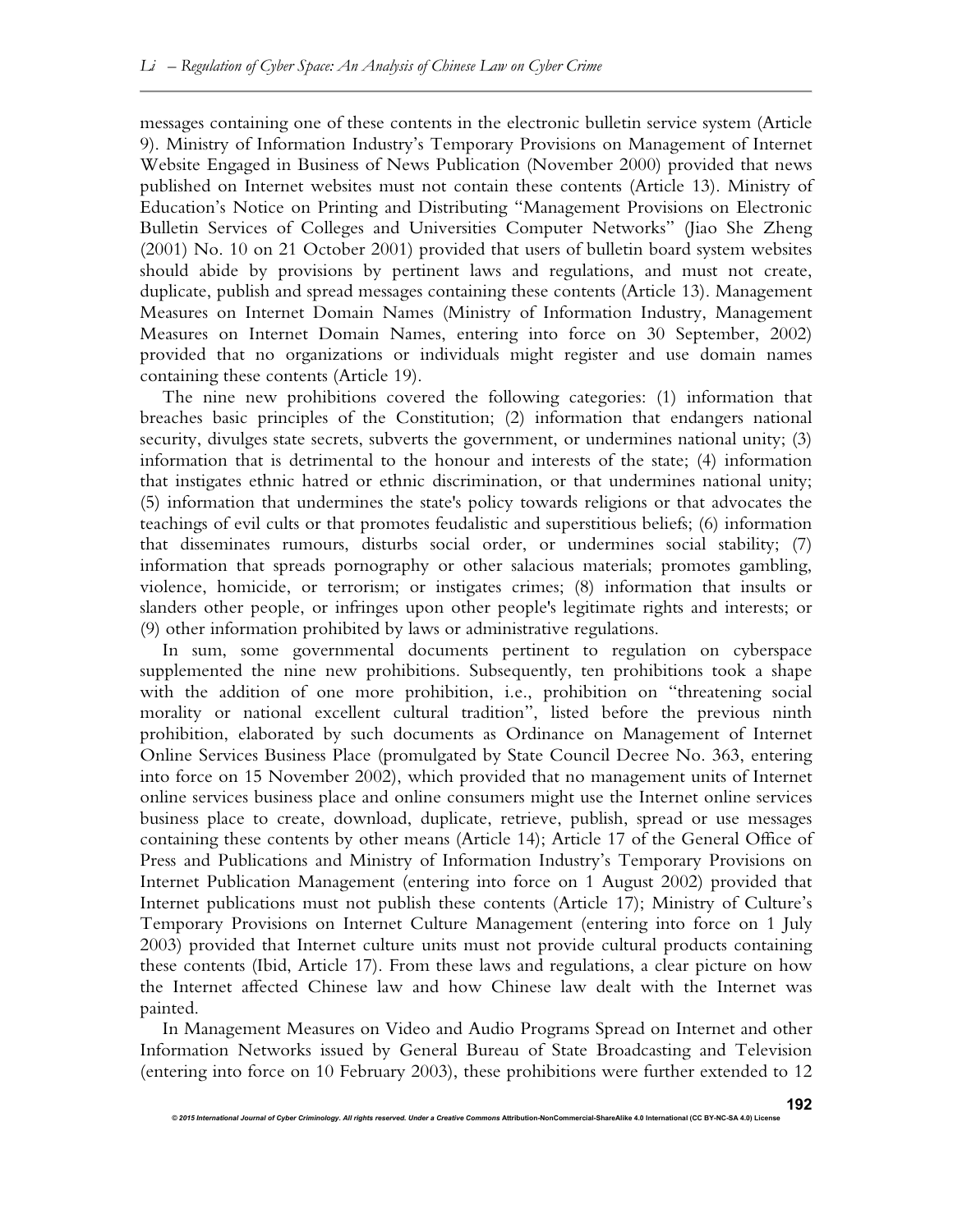

categories by adding false information and overseas programs received and recorded from the networks or overseas media as programs forbidden to spread through information networks (Article 19). However, shortly afterwards, these measures were repealed by new document of the same name issued in July 2004, entering into force in October of the same year, when these two new categories were removed and only ten prohibitions left.

As an important law criminalizing certain (regarded as harmful) activities on the Internet, the prohibitions in the Decision on Maintaining Internet Security could be summarized into three categories nine aspects. The law provided that if any one, who committed one of these acts and constituted a crime, should be held liable according to the Penal Law. Here is a panorama of the legal system containing criminalized activities that mainly involved online information and contents alone:

(1) Maintaining state security and social stability: (a) The acts of exploiting the Internet to disseminate rumours, slander or publish, to spread other harmful information, to instigate to subvert state regime, to overthrow socialist system, or instigate to split the state, to undermine the state unity (Decision on Maintaining Internet Security, Article 2 (2)), was indictable as the offence of instigating to subvert state regime (Punishable according to the provisions of Articles 105 (2), 106, 56 and 113 of Penal Law) and offence of instigating to split the state (Punishable according to the provisions of Articles 103 (2), 106, 56 and 113 of Penal Law).

(b) The conduct of stealing, divulging state secret, intelligence or military secret (Decision on Maintaining Internet Security, Article (2)), might constitute offence of stealing, spying out, purchasing, illegally providing state secret, intelligence (Penal Law, Articles 111, 113, and 56), offence of illegal obtaining of secret (Ibid, Article 282 (1)), offence of illegal possessing of state secret (Ibid, Article 282 (2)), offence of internationally divulging state secret (Ibid, Article 398), offence of negligently divulging state secret (Ibid, Article 398), offence of illegally obtaining of military secret (Ibid, Article 431 (1)), offence of stealing, spying out, purchasing, illegally providing military secret (Ibid, Article 431 (2)), offence of intentionally divulging military secret (Ibid, Article 432), and offence of negligently divulging military secret (Ibid, Article 432).

(2) Information that instigated ethnic hatred or ethnic discrimination, or that undermined national unity, or violated national customs and habits: (c) The conduct of exploiting the Internet to instigate ethnic hatred, ethnic discrimination, undermine ethnic solidarity (Decision on Maintaining Internet Security, Article 2 (3)), constituted the offence of instigating ethnic hatred or ethnic discrimination (Penal Law, Article 249).

(d) The acts of exploiting the Internet to organize evil cult organizations, making contact with members of evil cult organizations, undermining the enactment of state law and administrative regulations (Decision on Maintaining Internet Security, Article 2 (4)), constituted the offence of organizing or exploiting superstitious sects and secret societies or evil cult organizations, or exploiting superstitions to undermine the enactment of law (Penal Law, Article 300 (1)), and the offence of organizing or exploiting superstitious sects and secret societies or evil cult organizations, or exploiting superstitions to cause death (Ibid, Article 300 (2)).

(3) Maintaining socialist market economic order and social management order: (e) The acts of exploiting the Internet to marketing false and interior products, or falsely propagate products or services (Decision on Maintaining Internet Security, Article 3 (1)), constituted the offence of producing or marketing false and interior products (Penal Law, Articles 140-150), and offence of false advertising (Ibid, Articles 222 and 231).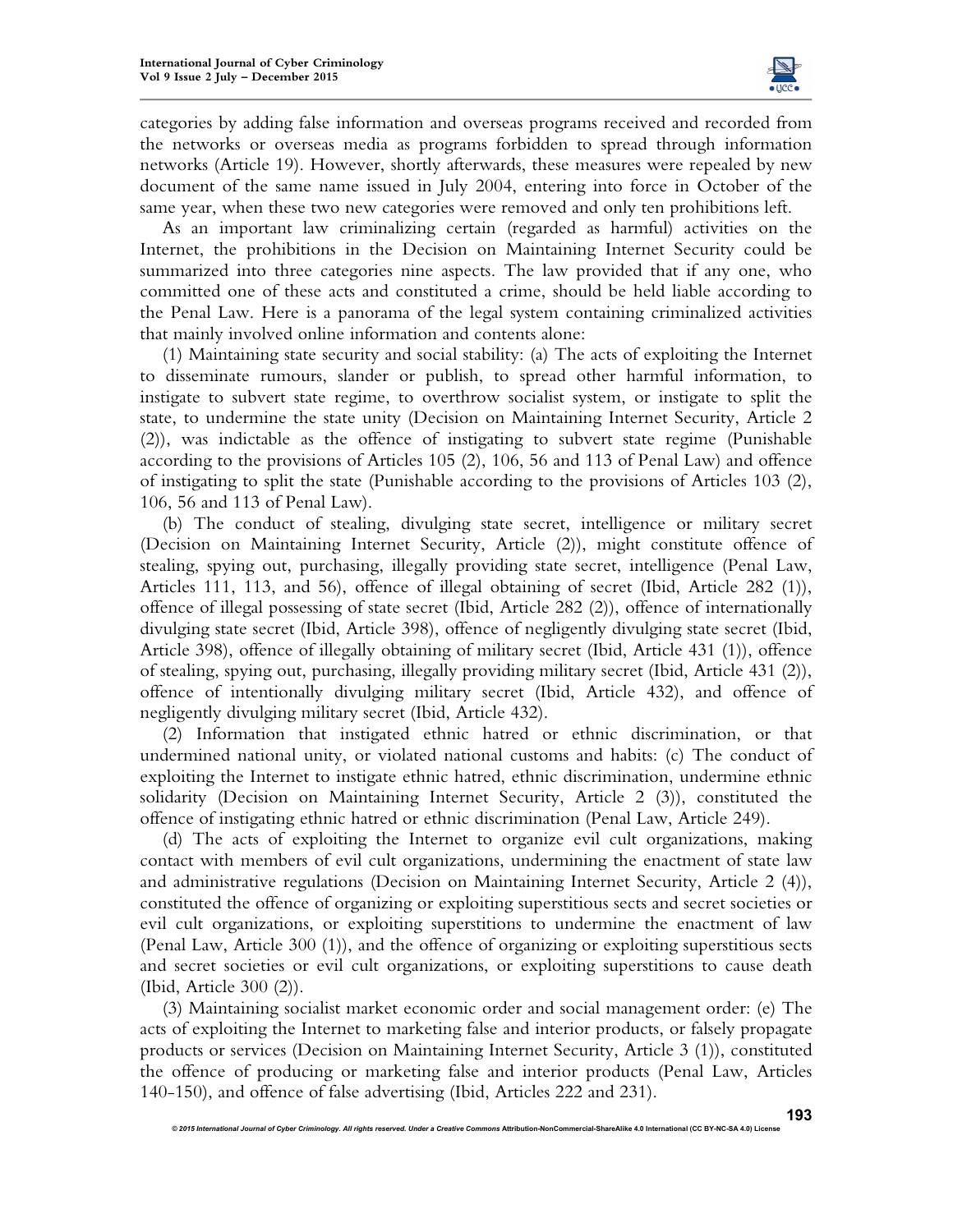(f) The conduct of exploiting the Internet to damage others' commercial credit or merchandise reputation (Decision on Maintaining Internet Security, Article 3 (2)) constituted the offence of damaging commercial credit or merchandise reputation (Penal Law, Articles 221 and 231).

(g) The conduct of exploiting the Internet to infringe others' intellectual property (Decision on Maintaining Internet Security, Article 3 (3)) might be punished according to the offences of infringing trademark right, copyright, patent right or business secret (Penal Law, Articles 213-220).

(h) The conduct of exploiting the Internet to fabricate and spread false information that influences the transaction of securities or futures, or other information that disordered the financial order (Decision on Maintaining Internet Security, Article 3 (4)), constituted the offence of manoeuvring transaction price of securities or futures (Penal Law, Article 181).

(i) The conduct of setting up obscene website or webpage, providing link services of obscene website, or spreading obscene books and periodicals, film, phonotape and videotape or pictures (Decision on Maintaining Internet Security, Article 3 (5)), might constitute the offence of creating, duplicating, publishing, selling, or spreading obscene goods to seeking interests (Penal Law, Articles 363 (1) and 366), and the offence of spreading obscene goods (Ibid, Article 364 (1)).

(4) Protecting personal rights, property rights and other legal rights of individuals, corporations and other organizations: (j) Insulting or fabricating facts to libel others with the Internet (Decision on Maintaining Internet Security, Article 4 (1)) constituted offence of insult and libel. Except those gravely endanger the social order and state interests, these offences are disposed only upon charge of the victim (Penal Law, Article 246).

The Temporary Provisions on Internet Publication Management prescribed that no Internet publication contents primarily targeting the juveniles might contain contents that induced juveniles to imitate activities breaching social morality or activities of transgress and crime, as well as the contents of terror, cruelty or other contents that were harmful to juvenile health of body and mind (Temporary Provisions on Internet Publication Management, Article 18). If the Internet publishing institutions published or transmitted these prohibited contents, however, no criminal liability was prescribed. The illegal income should be confiscated by related authorities. Different sum of fine could also be imposed according to the sum of illegal dealing (Ibid, Article 27).

#### *(iii) Criminalizing the Offence of Interfering the Functioning of Computer Information Systems*

The conduct of violating the state provision, deleting, modifying, adding, or interfering the functioning of computer information systems, and causing the abnormal functioning of computer information systems, with the grave after-effect, was punishable by imprisonment of less than five years or penal servitude; with specially grave after-effect, was punishable by imprisonment of no less than five years (Penal Law, Article 286 (1)). Decision on Maintaining Internet Security incorporated the acts of violating state provisions, interrupting computer networks or communications services without authorization, and causing the computer networks or communications systems unable to function normally, into one offence (Decision on Maintaining Internet Security, Article 1  $(3)$ ).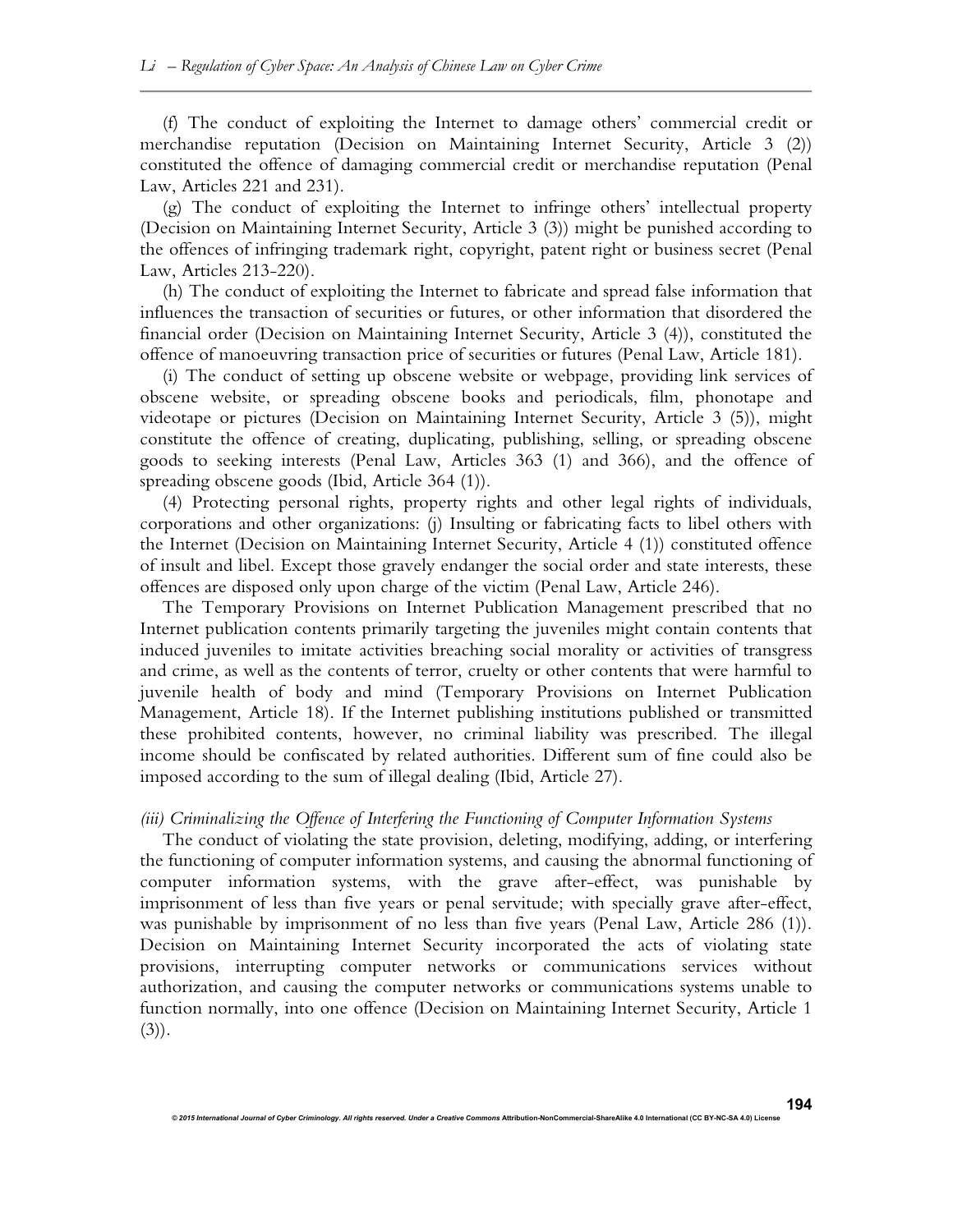

#### *(iv) Criminalizing the Offence of Destructing Data and Programs*

The conduct of violating state provisions, deleting, modifying or adding to the data and applied programs deposited, processed, or transmitted in the computer information systems, with grave after-effect, was punishable by imprisonment of less than five years or penal servitude; with specially grave after-effect, was punishable by imprisonment of no less than five years (Penal Law, Article 286 (2)).

According to Management Measures of Security Protection of International Networking of Computer Information Networks, and Ordinance on Telecommunications, the above activities were punishable by warning, fine, shutting down business no more than six months; in case involving grave situation, no more than six months of disconnection and rectification could be imposed. If necessary, the previous institution that issued the certificate, or the institution responsible for examination and approval, could be recommended to withdraw the management license or cancel the qualification of connection; if the conduct constituted a conduct violating public security management, it was punishable according to Ordinance on Public Security Management Sanctions; if the conduct constituted crime, the perpetrator should be held criminally liable according to law (Management Measures of Security Protection of International Networking of Computer Information Networks, Article 20).

#### *(v) Criminalizing the Offence of Creating or Spreading Computer Virus*

The Management Measures on Computer Virus Prevention (passed by Ministry of Public Security on 30 March 2000) prohibited any unit or individual to create (ibid, Article 5), spread computer virus (ibid, Article 6), and publish false computer viruses epidemic situation to society (ibid, Article 7). Activities of spreading computer virus included: intentional inputting computer virus, threatening security of computer information systems; providing others with files, software, or media containing computer virus; selling, renting, or presenting media containing computer virus; other activities of spreading computer virus (ibid, Article 6). The Management Measures of Security Protection of International Networking of Computer Information Networks prohibited intentional creation or spreading computer virus or other destructive programs (Article 6 (4)). Ordinance on Management of Internet Online Services Business Place also prohibited management unit of business place of Internet online services and online consumers to intentionally create or spread computer and other destructive programs, and threaten the security of information networks (Article 15 (1)).

Ordinance on Security Protection of Computer Information System, also prescribed relevant sanction to such activities (Articles 24 and 20). The Penal Law prescribed that intentional creation or spreading computer virus and other destructive programs, influencing the normal functioning of computer system, with grave after-effect, was punishable according to the provision on the offence of destructing computer information systems (Penal Law, Article 286 (2)). In Decision on Maintaining Internet Security, a similar provision was restated (Article 1 (2)). In publishing false epidemic situation of computer virus to society, different sums of fine could be imposed to both unit and individual perpetrators (Management Measures on Computer Virus Prevention, Article 17).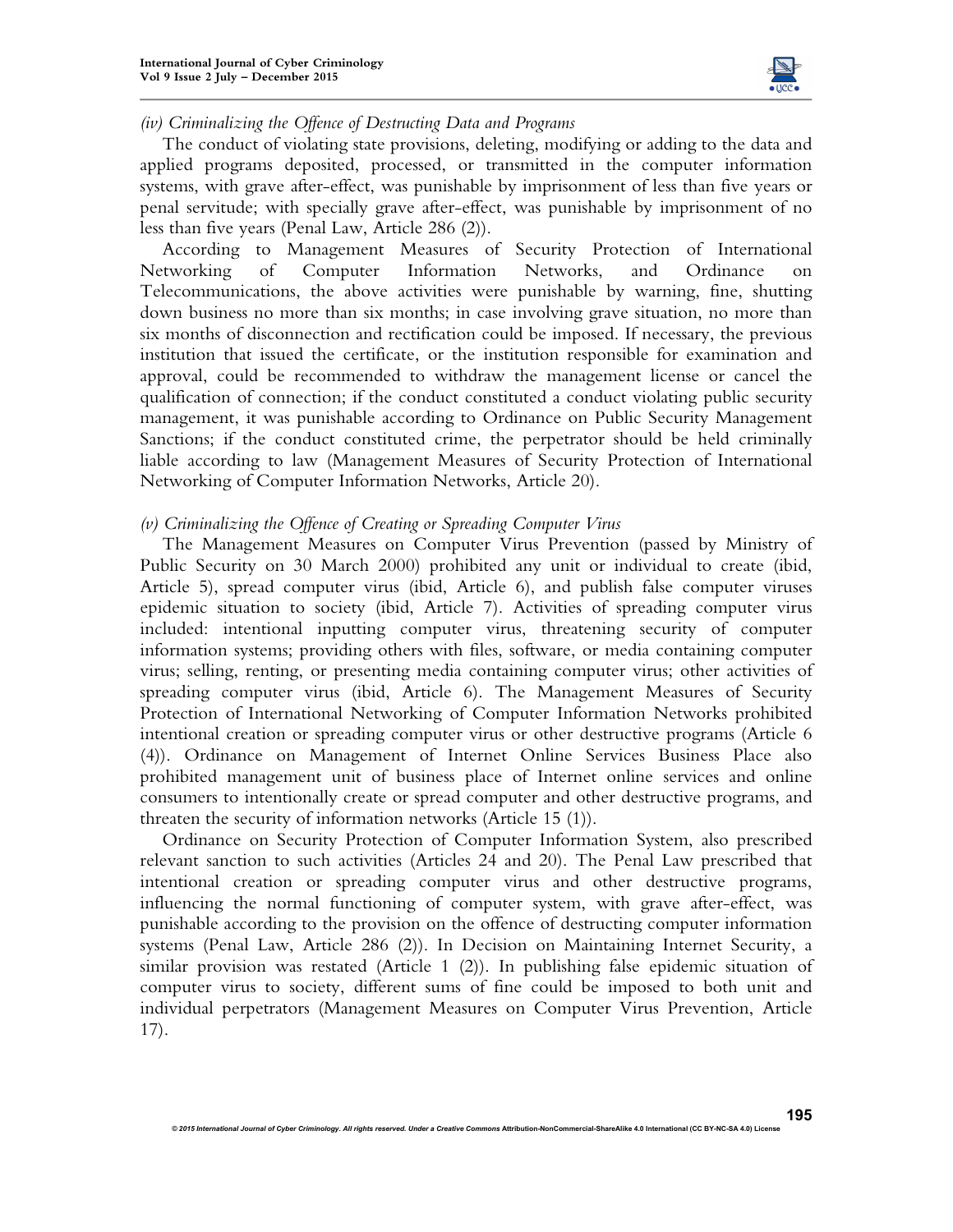# *(vi)* Criminalizing the Offence committed by exploiting Computer and the Internet

According to Article 287 of Penal Law, in case where other offences were committed involving the factor of a computer, the acts were punishable according to the pertinent provisions. The other articles of the Penal Law did not contain the term "computer", but some offences could be committed with the help of a computer. Due to validity of Article 287, such activities have been naturally covered by the Penal Law.

The Penal Law prescribed that if a computer was exploited to commit financial fraud, theft, embezzlement, defalcation, theft of state secret or other offences, the perpetrator was punishable according to related provisions of the Penal Law (Article 287). Decision on Maintaining Internet Security prohibited theft, fraud, and racketeering exploiting the Internet (Article 4 (3)).

The coverage of Management Measures of Security Protection of International Networking of Computer Information Networks was even broader. No unit and individual might exploit the Internet to threaten state security, divulge state secret, infringe state, social, collective interests and citizens' legal interests or engage in activities of transgress and crime (Article 4). The conduct violating this provision was punishable according to laws and statutes (ibid, Article 22).

Exploiting the Internet to commit other offences not explicitly listed in Articles1-4 of Decision on Maintaining Internet Security, could also be held criminally liable according to pertinent provisions of the Penal Law (Decision on Maintaining Internet Security, Article 5). This article reserved the spirit of Article 287 of the Penal Law; further extending the application scope to offences committed exploiting the Internet (besides a computer) as an instrumentality.

#### *(vii) Criminalizing the Offence of Infringing Freedom of Communications*

The users' freedom and secret of communications were protected by law. No unit or individual might violate the provision of law, exploiting the Internet to infringe users' freedom and secret of communications (Management Measures of Security Protection of International Networking of Computer Information Networks, Article 7). The conduct violating the provisions of law, exploiting the Internet to infringe the users' freedom and secret of communications was punishable according to laws and statutes (ibid, Article 22).

Decision on Maintaining Internet Security criminalized the conduct of illegal interception, modification and deletion of others' electronic mail or other data and information, infringing the citizen's freedom and secret of communications (Decision on Maintaining Internet Security, Article 4 (2)).

These activities were punishable according to pertinent provisions in the Penal Law (Penal Law, Article 252). The electronic mail and other data were brought into the field of communications. The Internet was the means, only by which this offence was committed.

#### *(viii) Criminalizing the Conduct of Network Service Providers failing to perform their Obligations*

In 2014, the  $9<sup>th</sup>$  Amendment of the Penal Law added a new provision holding network service providers liable for their failure to perform their network security obligations resulting in serious consequences. If network service providers did not perform information network security management duties as provided by law or administrative regulations, and upon being ordered by the oversight and management department to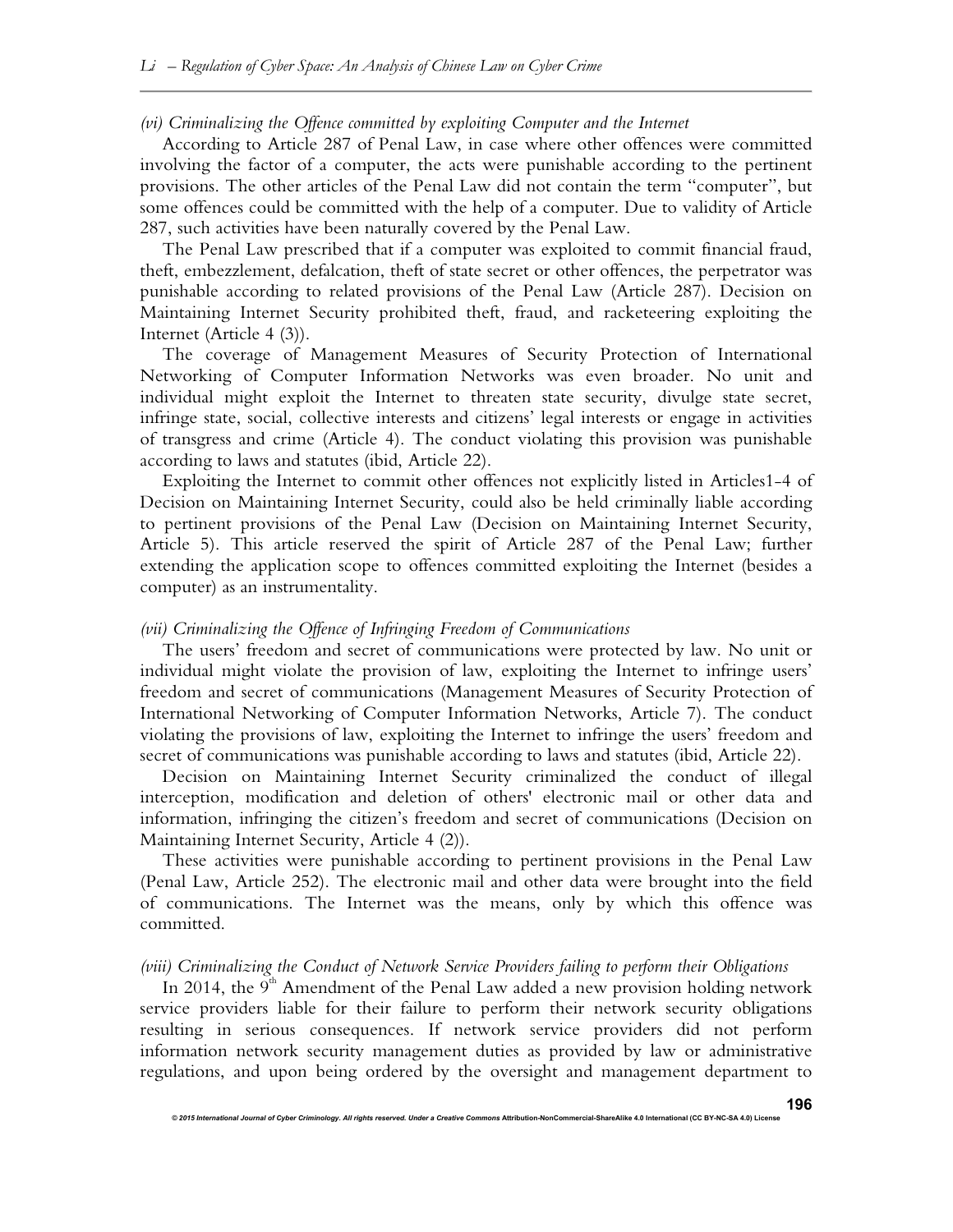

adopt rectification measures still do not make corrections, they were punishable by up to three years imprisonment, short-term detention or controlled release, and/or a fine. One of the following situations must be met for the conviction: (a) where it resulted in the transmission of a large volume of unlawful information; (b) where it resulted in disclosure or user information causing serious consequences; (c) where it results in the destruction of evidence in a criminal case and the circumstances are serious; or (d) there are other serious circumstances (Penal Law, Article 286-1).

#### *(ix) Criminalizing the conduct of using Information Networks to Commit other Offences*

Use of information networks to commit any of the following conduct, where the circumstances are serious, is punishable by up to three years imprisonment or short-term detention, and/or a fine: (a) setting up a website or mail list used to conduct fraud, transmit criminal methods, make or sell prohibited or controlled items, or other illegal activities; (b) publishing illegal or criminal information related to producing or selling drugs, guns, obscene items or other prohibited or controlled items; and (c) publishing information for committing fraud or other illegal or criminal activities (Penal Law, Article 287-1).

# *(x) Criminalizing the Conduct of spreading Criminal Information*

Clearly knowing that others are using information networks to perpetrate crimes, and providing them with technical support such as internet access, server hosting, web storage, or communications transfer, or providing help such as in advertising and promotions or paying bills, where circumstances are serious, is sentenced by up to three years imprisonment or short-term detention and/or a fine (Penal Law, Article 287-2).

#### *(xi) Criminalizing other conducts threatening Computer Information Networks Security*

Management Measures of Security Protection of International Networking of Computer Information Networks prescribed that violating laws and administrative regulations, any other conducts threatening the computer information networks security, should be imposed a warning, fine, or shutting-down of business for no more than six months; in grave situation, no more than six months of disconnection and rectification might be imposed. If necessary, proposal could be made for the previous institution that issued the certificate, or the institution examined and approved, to withdraw the management license or cancel the qualification of networking; if the conduct constituted a conduct violating public security management, it was punishable according to Ordinance on Public Security Management Sanctions; if the conduct constituted crime, the perpetrator should be held criminally liable according to law (Article 6 (5) and 20). Here, the term "law" that could impose criminal penalties included but was not limited to the Penal Law.

# **2. Control over the Internet**

From the very beginning, China has been making efforts to create a giant domestic intranet while barring out the global Internet in order to control the network by central government (Franda, 2002, p. 187). The goals of China's operations against online activities, which were regarded as harmful, were more concentrated on maintaining state security than any other aspects. As long as cyber security was concerned in the Chinese context, it has frequently been understood as a critical part of state security. The authority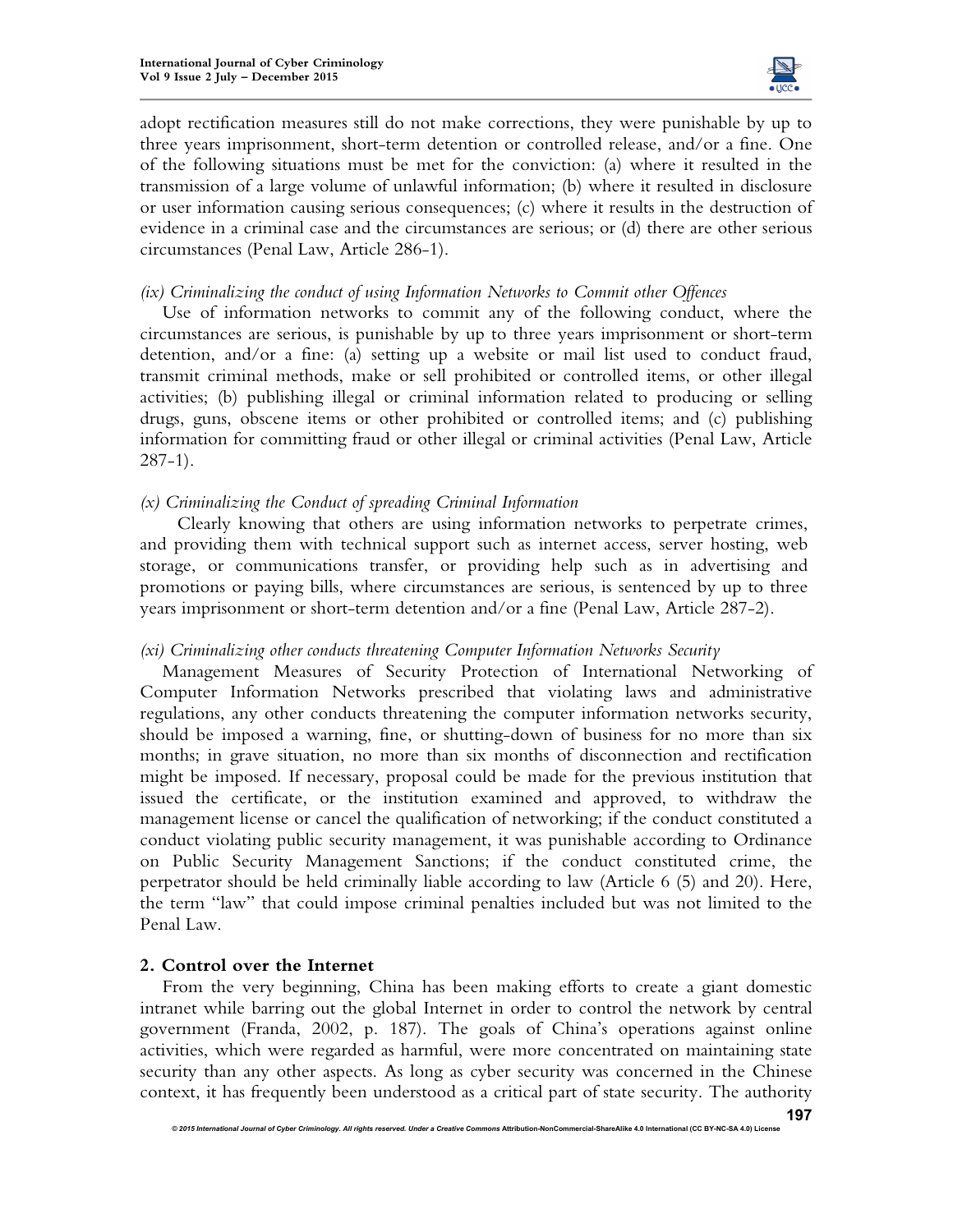tended to view the single access to information that was different from political interests as potential threats to stability, and thus showed no tolerance. Thus, freedom of speech bears different meaning from the notion in the Western world. As introduced in previous parts of the article, dozens of laws, rules, and regulations have been installed to normalize the use of the information network services. Traditional official agencies have been granted new functions, while brand new agencies and institutions have been established to exercise control over the Internet.

In regulating information network services, particularly online speech and business information caused great anxiety from enterprises and human rights organizations.

# *2.1. Central Players: Cyber Police*

In order to exercise control over the information networks, i.e., to control users and Internet service providers (ISPs), many traditional agencies and new agencies found their way into the new domain and coordinated in the new battlefield. One of them is, state security agency, a less publicized intelligence agency, has been said to play a critical role in fight against conducts threatening state security. Within public security agencies, cyber police teams, armed with knowledge and skills of information technology, were established. From publicly available information, state security agency was relatively a small entity, and of course was not the only and the primary agency to exercise control over conducts on the Internet. Comparatively, cyber police forces were by far the strongest among all the agencies with the task of tackling malicious online conducts. The actual control over the Internet went beyond the imagination of people from outside world. Users should always go online with great care for fearing that they would be shadowed by the police, listed in the blacklist, and secretly detained and investigated, or even publicly arrested. Those who actually violated laws and regulations might face punishment of different severities.

On the other hand, actual controllability of online conducts has been proved to be weak. Early surveillance of computer networks in China was hampered by such obstacles as insufficient cyber police force, out-dated computer protection equipment imported in the 1980s and 1990, and slow development of computer protection products. Once lagging behind in science and technology of computing, today's China has changed dramatically in recent two decades. With the growth of cyber police in number, power, knowledge and skills, techniques, experience, more and more websites and messages might be monitored and blocked, and more and more users might be investigated and punished. Of course, the factor that the government might become more tolerant of some of the online conducts and messages has also changed more or less the nature and feature of laws, regulations and particularly policies.

#### *3.2. Major Means: Blockade of the Information Network*

Blockade was a term used in International law to denote the action of the outside world to block a certain state. But the Chinese blockade of the information network did not mean the same. On the contrary, it meant that China blocked itself from the outside information network. The original idea was to create a *"Chinternet"*, the information network with Chinese characteristics. Once it proved to be impossible, China turned to fence the information network with such things as those walls built around private yards and between neighbours in old times to function as let-in and let-out switch. The term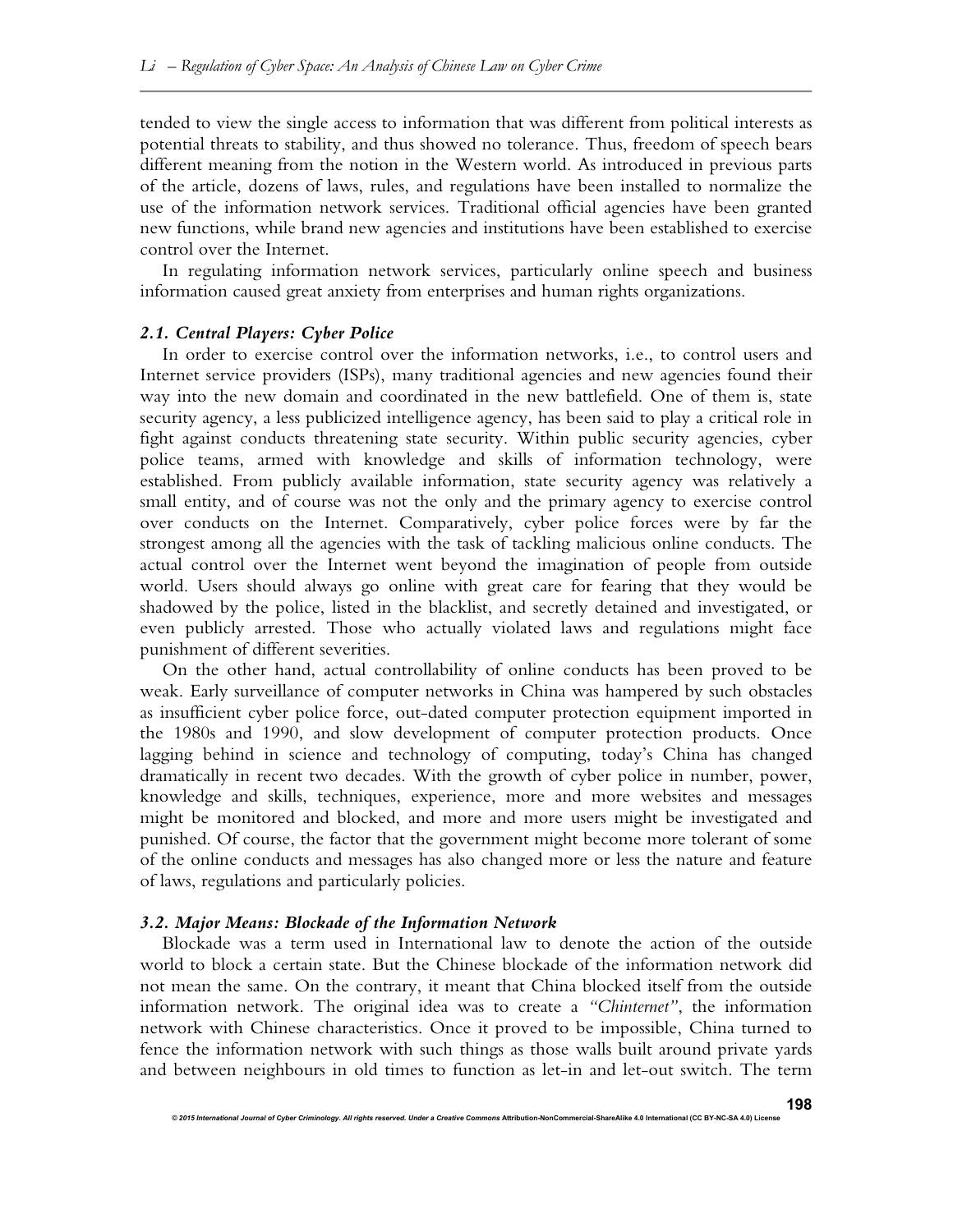

"blockade" of information networks covered a wide scope of meaning, from limiting access to banning certain contents. Blockade was not the only effect that illegal contents might cause, but breach of which was also the reason for further legal actions. Merely breach of the blockade might already incur punishments at various levels, which might take many forms such as being deprived of the permit to use the network, or fines, confiscation of equipments as well as prison terms.

The most efficient way of exercising control over online activities was through control over access to the network. In China in late 1990s and early 2000s, cyber café was a very popular business, facilitated with the then newest generations of computer and fastest network connections. These cyber cafés could become the focus of law enforcement because most of the online conducts and messages would take place there. As a method of blockade, close-down of net cafés was warmly welcomed by the police forces, which could benefit by ways of transferring equipments under their control, or in many cases by taking bribes from owners of the businesses. It depended on how the state policy was: if the policy permitted such businesses to continue, a sum of bribery would ensure that the business would continue; or if the policy prohibited such businesses some day, the business owners might lose anything due to breach of the new policy. Many possibilities existed, but one of the most interesting requirements on business owners was to keep a list of their customers, who were registered in the list by showing their identification cards. Once there were suspected offences, the list should be submitted to authorities so as to make it more convenient to investigate the cases. However, thousands of net cafes throughout China were forced to close down throughout 2000s. In addition, authorities required users of online services to buy specific personalized identity cards, enabling close monitoring the websites that they surfed. A user must register her/his personal details, such as name, age and address, which would be kept in a central database. Control over the online services proved to be costly, a fact that the authorities have already realised. However, it seemed to be identified as the most effective method and all attempts were made to be practised.

From those laws and regulations cited in previous sections, it was obvious that it was not a secret that the government made great efforts to regulate online contents. Cyber police were responsible for sniffing out and blocking access to those proxy servers located outside China. A broad range of new filtering techniques were introduced, including filtering a list of keywords, which were adjusted over time according to development of detailed political and social situations. Some online forums and bulletin board system (BBS) have practised corresponding self-control mechanism. For example, it was almost impossible to register a user account not to say to publish a message in Qiangguo Forum especially from a foreign computer.

What worried the authorities was that the WWW, email, BBS, instant messages (IMs) and social network services (SNSs) have been used by political dissidents, exiles from minority territories, as well as others, to circulate information and to publicize their cause or to seek supports for online petitions. To deal with all these activities, China sought to cooperate with global giant enterprises of online commerce to control the flow of information imported to or exported from China over the networks. This kind of cooperation occurred in both routine filtration and occasional case investigation. In order to survive in the specific online environment in China, many online business companies adopted strategies in subjection to the official requirements, refusal of which might lead to banned access or termination of business within Chinese border. For example, retreat of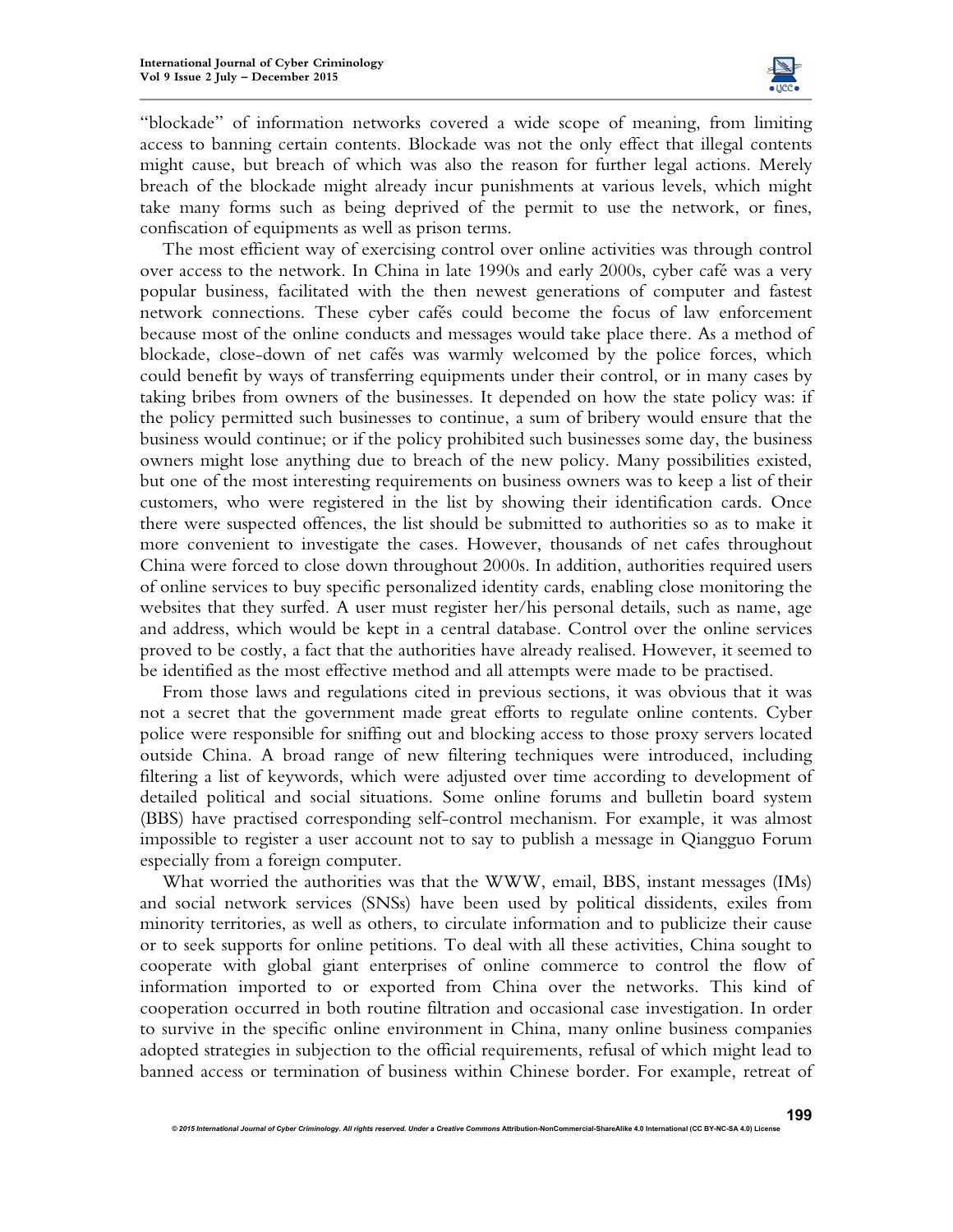Google from Chinese market in 2010 could partly be attributed to strict requirements that Google could not meet.

Some BBSs and forums were strictly limited access within China. In some cyber cafés, the keepers also screened their machines from browsing foreign websites, including free email service providers in a relatively flexible way. Upon negotiation with the managers, they would authorize the use of free web-based email systems. Owners of some cyber cafés formulated two standards of charge, the lower one for services of limited surfing, and the higher one for services of unlimited browsing, due to different levels of risks they might face. In China, it was possible to retrieve adult websites, but it was strictly not possible to retrieve political websites with contents that were identified as threatening communist rule and socialist system. Keepers of cyber cafés had also a stake in serving their customers.

#### *2.3. Core of the Mechanism: Joint Liability*

Concerning the responsibility mechanism of control over the online services, joint liability has been established, both macroscopically and microscopically, both in central and local governments. The responsibility and liability bound all pertinent governmental ministries and basis units. If officials were regarded as negligent when malicious conduct took place with grave results, they could face criminal or administrative liabilities. These responsibility and liability were regulated in almost all the laws and regulations concerning control over information networks.

Article 8 of Regulations on Protection of State Secrets in Computer Information Systems on the Internet stipulated the principle that responsibility was borne by the person who placed it on the Internet. It was the basis for punishment of the conduct of revealing state secrets on the Internet. However, this did not exempt the obligation of individual ISPs to monitor the Internet. Under Article 10, ISPs, BBSs, chat rooms or newsgroup organizers were required to set up their own management mechanisms to assist ensuring that their users transmit no state secret on the Internet.

Nonetheless, this kind of joint liability was similar to personal liability in cases of someone breaching the birth control policy. However, if the criminal fled, the liability would be transferred to certain scapegoats. Chapter IX of the Penal Law of China provided the liability for neglecting duty for government functionaries, under which officials must be careful in exercising their duties, and under the pressure of which they must also closely monitor a school of other players involved in online services, regardless of their identities as providers or users.

#### *2.4. Purpose of Regulation: State Stability*

What posed a great challenge to the artificial political system was that more people than ever used the information networks to propagate their "anti-revolutionary", "liberalist", and "separatist" ideas, made complaints and express their discontent. "Chinese people" was not a term that tallied with the Chinese territory. All over the world, there were Chinese who owned various national, political and religious views inherited from each historical period. Although policies of China have taken a big stride toward democracy and freedom within the past four decades when it carried out reform and openness to the outside world, various views still could not be in harmony with the official stance. In particular, Chinese government has never publicly admitted that it made any of its policy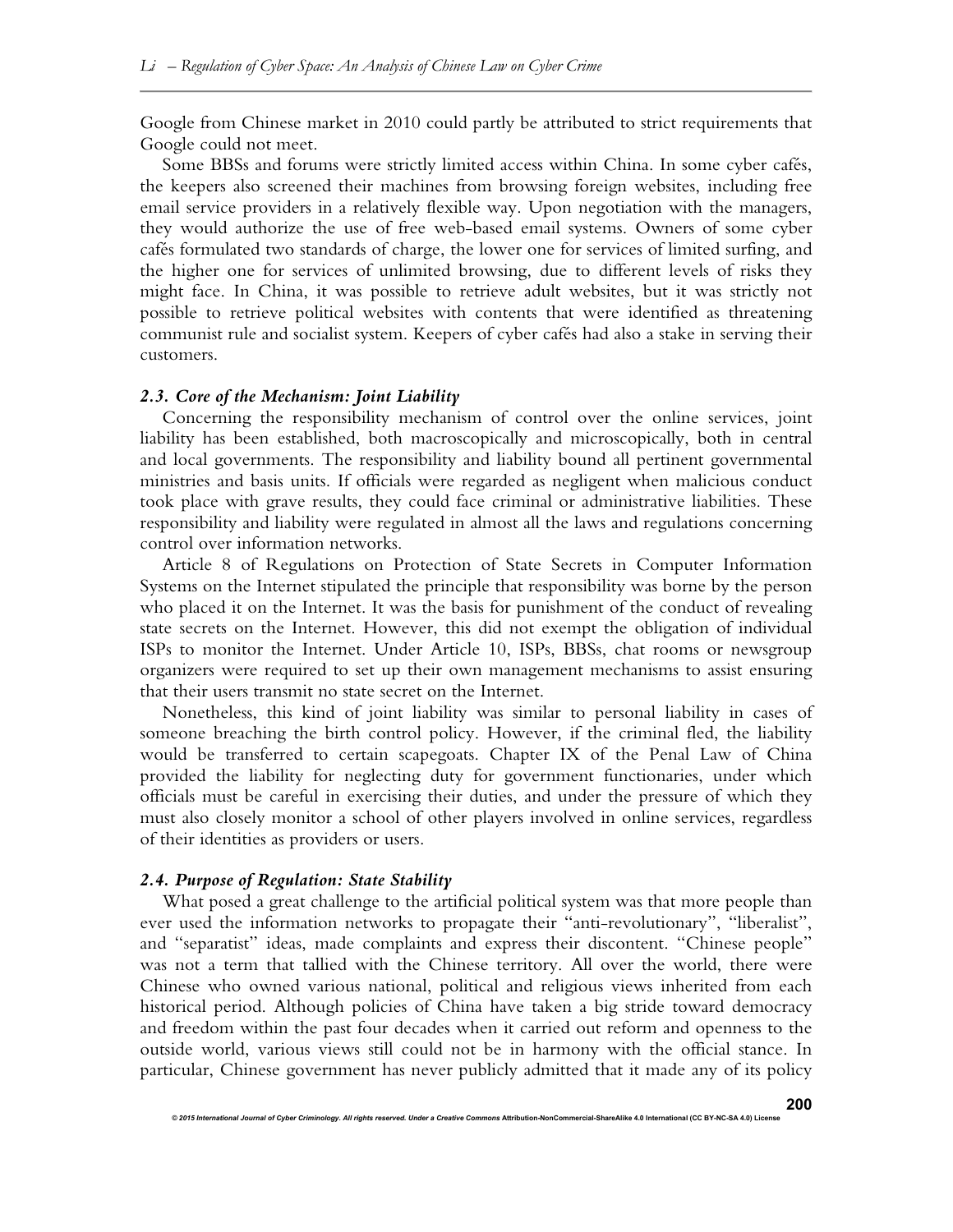

under any outside pressure or in accommodation to the views of any dissident groups. That was an issue of "face", which meant no compromise under pressure.

Free information was not limited to that was useful to commerce and technology. However, in the context of China, regulation on the Internet was designed to eliminate harmful information while reserving useful information. People from some other countries worried that this kind of regulation would have negative effect on protection of human rights and development of economy, just contrary to the spirit of the Internet.

In fact, besides the action against information breaching state political interests, China also contributed to maintain the security of information systems. Most of the prosecuted cases have been criminal offences involving embezzlement, fraud, hacking and defacing, and virus spreading. Therefore, by emphasizing that China concerned and thus did a lot in maintaining state stability, it did not reject all the efforts of the Chinese authorities in combating cyber crime in recent years, when more and more perpetrators, who were involved in both domestic and international offences, have actually been investigated by Chinese cyber police.

#### *2.5. Negative Implications of the Regulation*

People always had scruples when they went online, worrying that they might retrieve web pages with contents that the government might impose a ban. Laws and regulations provided only rough principles on identifying contents that were banned. Users had to judge by themselves whether or not the retrieved contents were prohibited. For example, if users opened an online forum full of messages with various opinions, they must judge at the first sight which category the web pages belonged to: separatism, terrorism, dissidents, or national secret. The users could only skip those web pages, close them with great care, and leave the machine with great panic. This kind of side psychological effect brought about by strict regulation frightened many users.

#### **3. Critics on Substantive Law System on Cyber Crime**

Chinese laws on cyber crime covered a wide range of conducts and implement various penalties. However, there were still many loopholes in these previsions. The main problems were: overlap of provisions, missing of referred regulations and laws, narrow criminalization, narrow constituents, and laggard penalties. The following sections present these problems in detail.

The first aspect involved overlap of provisions. Article 286 of the Penal Law provided different activities. The first paragraph criminalized the conduct of destructing computer information systems. The second paragraph outlawed the conduct of destructing system data and applied programs. The third paragraph prohibited the conduct of intentionally creating and spreading viruses. The first two paragraphs were termed from the aspect of objects of the conduct, while the latter one was termed from the aspect of form of the conduct. By comparing these three paragraphs, we could find that they were overlapped. Generally, creating and spreading computer viruses could result in abnormal operation of the systems, and could also destruct data and applied programs in the systems. At present, most of the abnormal operation of the computer systems and the destruction of data and applied programs were committed by the use of computer viruses. This resulted in the simultaneous application of the two paragraphs. Scholars proposed that a solution to this problem is to divide conducts covered by this Article into two different offences; one was direct destruction of computer systems, and the other, destruction with computer viruses.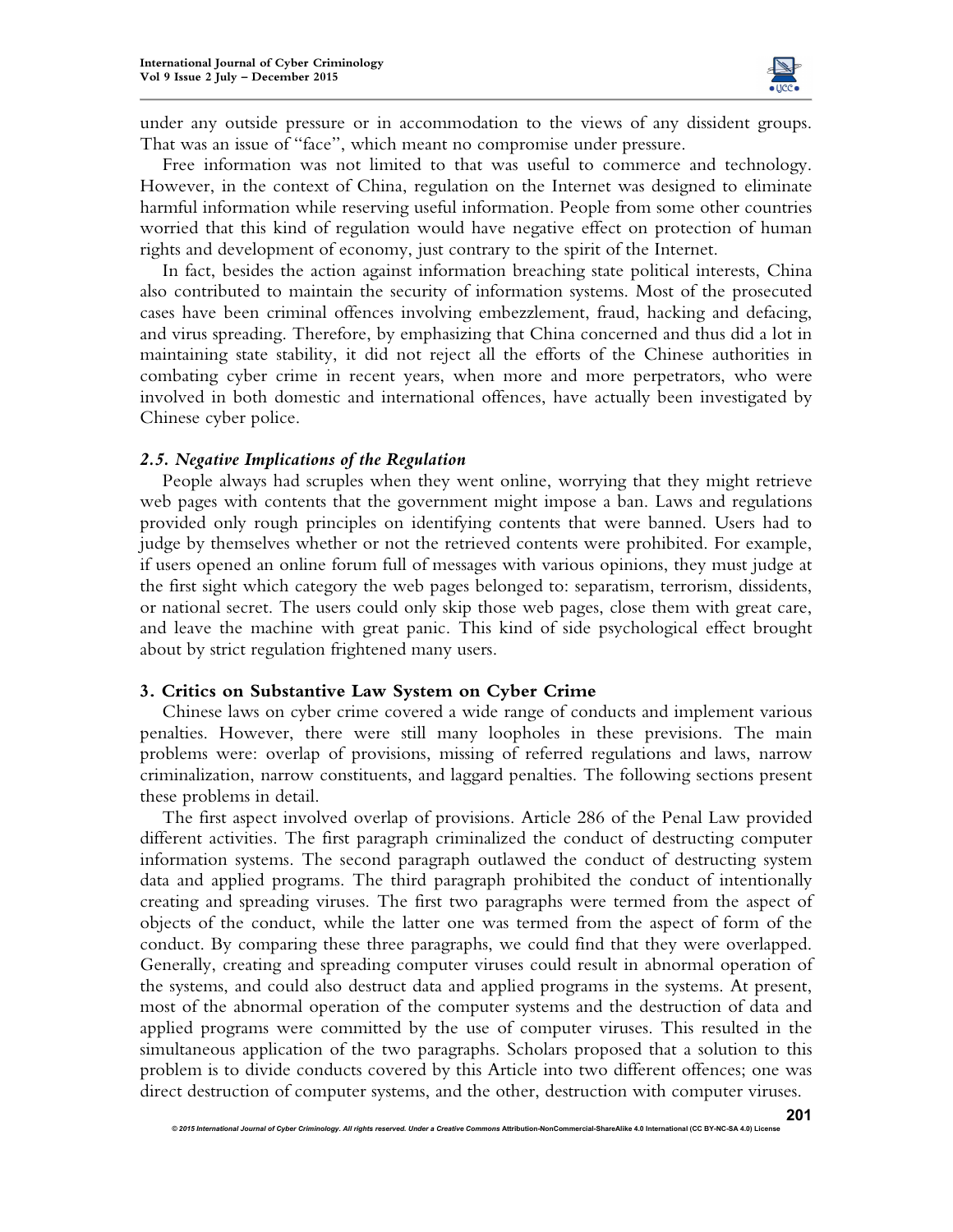The second aspect mentioned the legal gap formed in referring to other laws and regulations. Compared with European Convention on Cyber crime (CETS No.185), Chinese laws and regulations on cyber crime in fact fully criminalized the activities covered by the Convention. These laws and regulations outlawed various cyber crimes and gave appropriate punishments, including public security management punishments, administrative punishment, penalty and measures limiting the qualification of holding a post. Problems were that when the nature and situation of these criminalized activities were grave, they should be punished by penal law. When the penal law was not perfect (of course no law was perfect, by default, conducts not prohibited by law were permitted), the provision "holding criminally liable according to law" became invalid. Possible problem was that a lighter cyber crime (transgress) would be imposed public security management punishment or administrative punishment, while some of the graver cyber crime (crime) could be held "criminally liable" "according to law," due to missing of such laws.

The third aspect was concerning the narrow scope of criminalization. Huang and Chen (2005) pointed out that Article 285 of the Penal Law limited objects of the offence to computer information systems of national affairs, construction of national defence, or belonging to the field of top science and technology. With development of the Internet, security of other computer information systems has also been necessary to enjoy protection. Therefore, the protection scope should be extended (Huang and Chen 2005).

The fourth aspect criticized narrow legal constituents. According to the Penal Law, subject of computer crime was limited to natural persons. The corporate liability should be added (Huang and Chen 2005). According to Article 17 (2), a person who was older than 14 years old but younger than 16 years old, was only criminally liable for eight kinds of severe offences: intentional homicide, intentional injury resulting in grave bodily harm and death, forcible rape, robbery, sales of drug, arson, explosion, and spread poison. Many of the perpetrators of cyber crime were younger than 16 years old. Some scholars proposed that the scope of subjects of cyber crime should be extended, that is to say, applying a lower liable age. In 2015, when the ninth Amendment of the Penal Law was issued, this problem was partially solved, because a unit now could be held liable for cyber crimes according to the revised clauses.

Finally, the laggard penalty provision was also a focus of criticism. Huang and Chen (2005) also pointed out that the Articles 285 and 286 of Penal Law provided the imprisonment as the only punishment for offences against information systems, without possibility of imposing fine and disqualification. In many other countries, all of the three types of punishments were possible to be imposed. Considering the deterrent effect, they proposed that Chinese law should also be revised to add more types of punishments (Huang and Chen 2005), which were partially realised by adoption of the ninth Amendment of the Penal Law.

#### **Conclusion**

In control over the online services, China took a series of actions characterized by content filtering and activity monitoring, for the purpose of maintaining state stability as well as cyber security. A close network was formed to prevent and deter cyber crime by recruitment of cyber police, investment on security technology, imposing requirements on the e-commercial enterprises, and surveillance on users.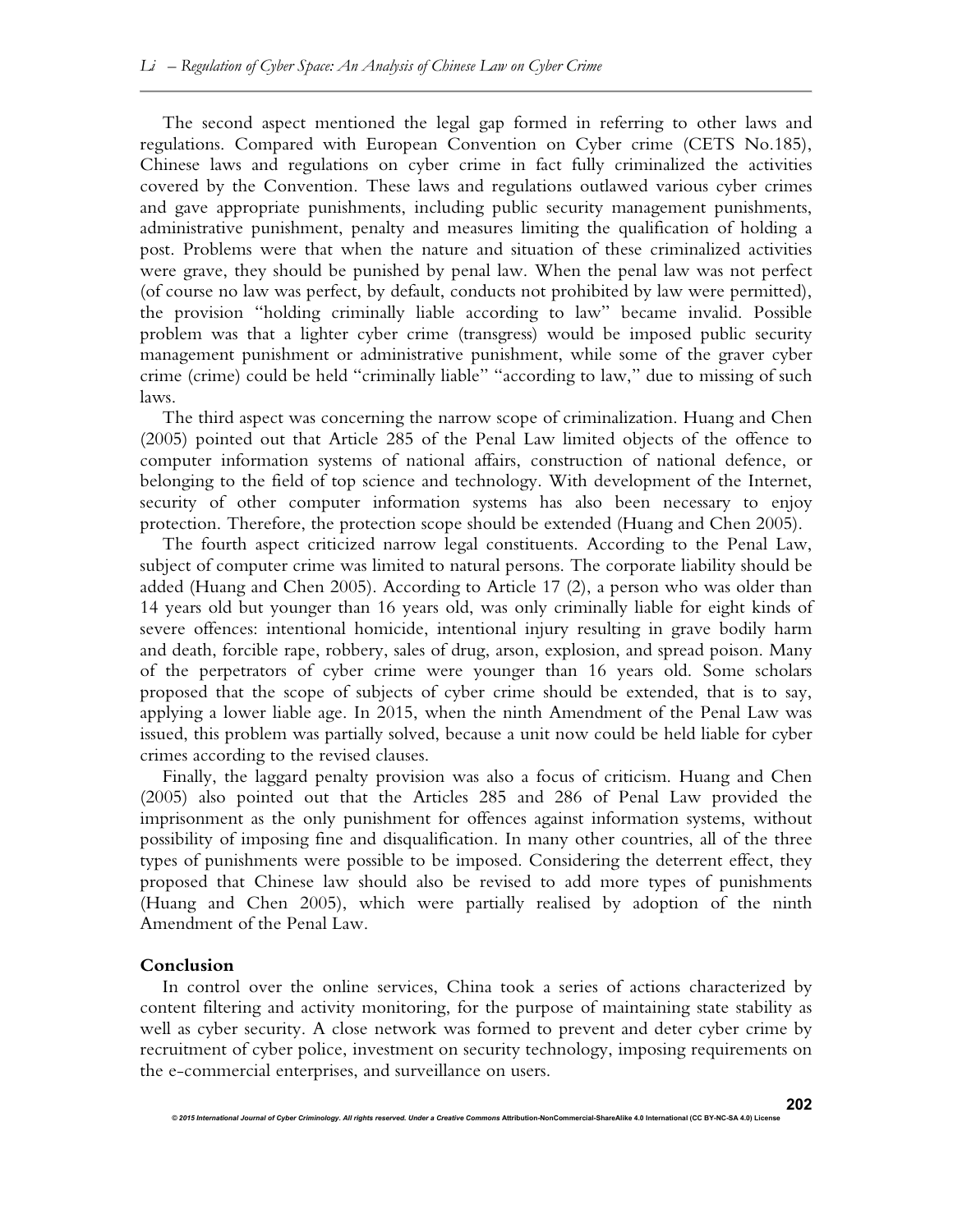

These countermeasures that China adopted to fight against cyber crime had commonness with other countries. First of all, criminalisation has been a significant way to incorporate the actions into the legal framework. Notwithstanding the difference with regard to the social system, legal framework in China was developing with a fast step. The penal law was not an exception. Promulgation of the 1997 revision and more subsequent amendments of the Penal Law and a series of regulations helped form a systematic legal framework against cyber crime. Second, Chinese law covered most of the cyber crime offences that have been criminalized in industrialised countries. Therefore, if there was the necessity of international coordination between China and other countries, substantive law basis has been to some extent prepared. Furthermore, Chinese control over the Internet was not without precedents. In practice, many control measures adopted in China were similar to those in the United States and some European countries, despite that there were still differences based on socio-legal contexts.

Certainly, control mode of China had its speciality. Firstly, focuses of legal actions in China were characterised by emphasizing the maintenance of state stability and social order. The core of all focuses was on online speech that breached state regulation. Anxiety of the authorities was that absolute free speech would erode the foundation of state politics, for which criminalisation of content-related offences took an unparalleled coverage than many other countries. Secondly, Chinese legal system was more flexible than many other countries. The forms (or "sources" in jurisprudence) of laws were diversified, including the penal code, special statutes, legislative and judicial interpretations, and administrative regulations, all being integrative parts in criminalizing the pertinent conducts. Thirdly, combat and prevention were designed to be combined with each other. The deterrence system did not only play a role on preventing potential perpetrators from committing cyber crimes but also play a role in detecting occurred offences. Fourthly, strike-hard strategy was used occasionally. Strike-hard strategy has been used in China since early 1980s to clamp down rising waves of crime. At present, this strategy was also used in fighting against various specific crimes, including offences endangering public order, offences of illegal publications, offences related to pornographic materials, etc. Generally, various computer- and network-related offences were fought together with content-related offences during strike-hard actions.

# **References**

- China Internet Network Information Center. (2015). 35*th Statistical Survey Report on the Internet Development in China*, Beijing: China Internet Network Information Center.
- Clarke, D. (1999). Private Enforcement of Intellectual Property Rights in China. *Intellectual Property Rights in China: Evolving Business and Legal Frameworks*, *10*(2), National Bureau of Research Analysis.
- Franda, M. (2002). *Launching Into Cyberspace: Internet Development and Politics in Five World Regions*, London: Lynne Rienner Publishers.
- Huang, Z., & Chen, X. (2005). The Defects of Criminal Law Regulation and Theoretical Reaction to Computer Crime. *Jianghai Xuekan*, *3*, 112-118.
- Kim, M. W. (1997). How Countries Handle Computer Crime. *Ethics and Law on the Electronic Frontier*, Fall 1997.
- Li, X. (1992). A Study on the Application of Criminal Law to Computer Crime, *China University of Political Science and Law Graduate Law Review*.